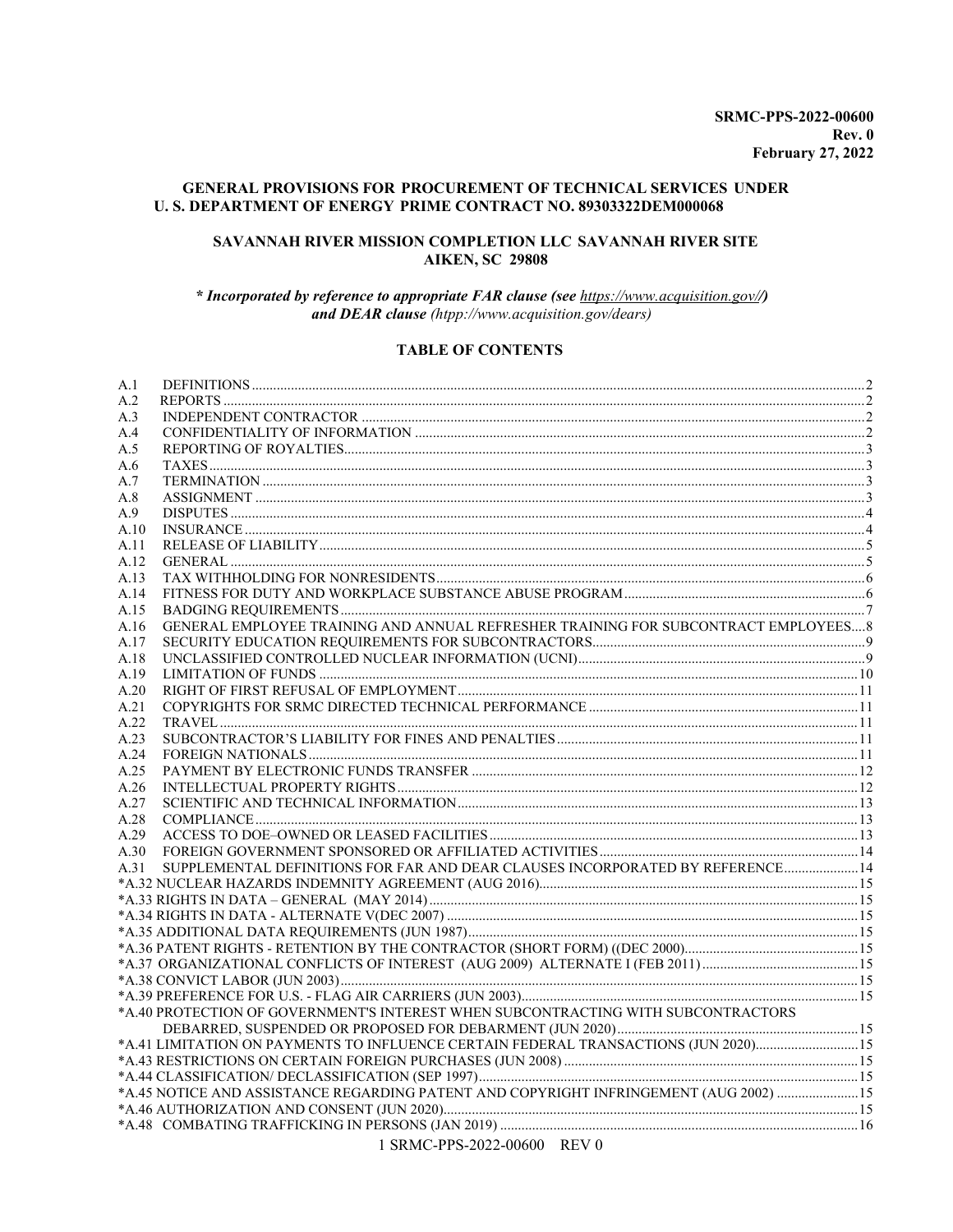| *A.50 PREFERENCE FOR PRIVATELY- OWNED U.S. FLAG COMMERCIAL VESSELS (FEB 2006)16            |  |
|--------------------------------------------------------------------------------------------|--|
|                                                                                            |  |
|                                                                                            |  |
|                                                                                            |  |
|                                                                                            |  |
|                                                                                            |  |
|                                                                                            |  |
| *A.57 CONTRACTOR EMPLOYEE WHISTLEBLOWER RIGHTS AND REQUIREMENTS TO INFORM EMPLOYEES OF     |  |
|                                                                                            |  |
|                                                                                            |  |
|                                                                                            |  |
| *A.60 PROHIBITION ON CONTRACTING FOR HARDWARE, SOFTWARE AND SERVICES DEVELOPED OR PROVIDED |  |
|                                                                                            |  |
|                                                                                            |  |

# <span id="page-1-0"></span>**A.1 DEFINITIONS**

 Whenever used in this document with initial capitalization, the following definitions shall be applicable unless the context indicates otherwise:

- A. "Services" shall mean labor, direction of labor, production of technical information, consulting services, technical services or any other services furnished by Subcontractor and its subcontractors and Subcontractors under this Order.
- B. "SRMC" shall mean Savannah River Mission Completion LLC.
- C. "Subcontractor" shall mean the person or organization entering into this Order with SRMC.
- D. "Subcontract" shall mean any Purchase Order entered into by Subcontractor or lower tier subcontractor calling for services required for performance, order modification, or subcontract.
- E. "Lower tier subcontractor" shall mean any subcontractor or Subcontractor of any (lower) tier who supplies goods and/or services to Subcontractor in connection with Subcontractor's obligations under this Order.
- F. "Vendor Data" shall mean any and all information, data and documentation to be provided by Subcontractor and its lower tier subcontractors under this Order.
- G. "Work" shall mean Services and Vendor Data provided by Subcontractor and its lower tier subcontractors and all work performed with respect thereto, pursuant to this Order.
- H. "SRMC Procurement Representative" shall mean a person with the authority to execute, administer, and terminate the contract, and make related determinations and findings. The term includes certain authorized representatives of the SRMC Procurement Representative acting within the limits of their authority as delegated by the SRMC Procurement Representative.

## <span id="page-1-1"></span>**A.2 REPORTS**

As a part of the work and services to be performed, the Subcontractor will furnish intermediate reports to SRMC from time to time, when requested, in such form and number as may be required by SRMC, and will make such final reports as may be required by SRMC concerning the work and services performed under the Subcontract.

## <span id="page-1-2"></span>**A.3 INDEPENDENT CONTRACTOR**

In the performance of the work and services under the terms of the Subcontract, the Subcontractor will act solely as an independent contractor, and nothing contained herein or implied will at any time be so construed as to create the relationship of employer and employee, partnership, principal and agent, or joint adventurer as between SRMC and Subcontractor. The manner and method of implementing and completing any work to be performed under the terms of the Subcontract will be left to Subcontractor's control and professional judgment. It is understood that SRMC has no obligation under local, state, or federal laws regarding the Subcontractor or any employees, agents, Subcontractors, or subcontractors employed by the Subcontractor and that the total commitment and liability of SRMC in regard to any arrangement or work performed under the Subcontract is to pay the fees and expenses pursuant to the provisions hereof.

# <span id="page-1-3"></span>**A.4 CONFIDENTIALITY OF INFORMATION**

- A. To the extent that the work under the Subcontract requires that the Subcontractor be given access to confidential or proprietary business, technical or financial information belonging to the Government, SRMC or other companies, the Subcontractor shall, after receipt thereof, treat such information as confidential and agrees not to appropriate such information to its own use or to disclose such information to third parties unless specifically authorized by SRMC in writing. The foregoing obligations, however, shall not apply to:
	- Information which, at the time of receipt by the Subcontractor, is in public domain;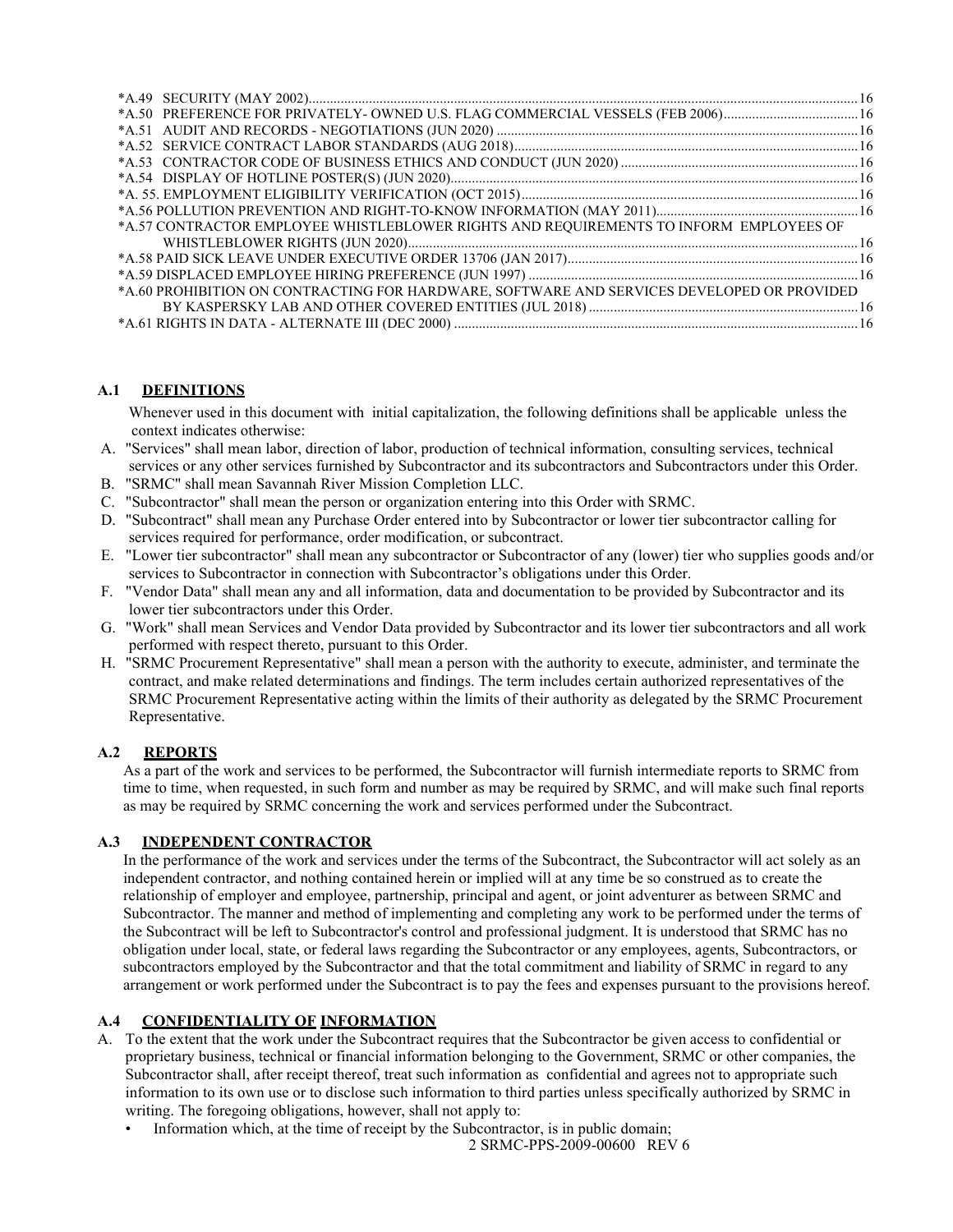- Information which is published after receipt thereof by the Subcontractor or otherwise becomes part of the public domain through no fault of the Subcontractor;
- Information which the Subcontractor can demonstrate was in its possession at the time of receipt thereof and was not acquired directly or indirectly from the government or other companies;
- Information which the Subcontractor can demonstrate was received by it from a third party that did not require the Subcontractor to hold it in confidence.
- B. The Subcontractor shall obtain the written agreement, in a form satisfactory to SRMC, of each employee permitted access, whereby the employee agrees not to discuss, divulge or disclose any such information or data to any person or entity except those persons within the Subcontractor's organization directly concerned with the performance of the contract.
- C. The Subcontractor agrees, if requested by the SRMC or the Government, to sign an agreement identical, in all material respects, to the provisions of this article, with each company supplying information to the Subcontractor under the Subcontract, and to supply a copy of such agreement to SRMC. From time to time upon

request of SRMC, the Subcontractor shall supply SRMC with reports itemizing information received as confidential or proprietary and setting forth the company or companies from which the Subcontractor received such information.

- D. (1) The Subcontractor agrees that upon request by DOE or SRMC, it will execute a DOE- approved agreement, with any party whose facilities or proprietary data it is given access to or is furnished, restricting the use and disclosure of the data or the information obtained from the facilities. Upon request by DOE or SRMC such an agreement shall also be signed by Subcontractor's personnel.
	- (2) Subcontractor will indemnify and hold SRMC harmless from any and all liabilities, claims, demands, actions, costs, damages and any expenses relating thereto (including but not limited to reasonable attorney's fees) arising from any nonauthorized disclosure of information, protected by Paragraph 7 above, by Subcontractor or any of its directors, officers, employees, agents, Subcontractors, subcontractors or permitted assigns.

## <span id="page-2-0"></span>**A.5 REPORTING OF ROYALTIES**

## *(Note: This Article applies if the Subcontract is in excess of \$25,000)*

If any royalty payments are directly involved in the Subcontract or are reflected in the Agreement price, the Subcontractor agrees to report in writing to SRMC during the performance of the Subcontract and prior to its completion or final settlement the amount of any royalties or other payments paid or to be paid by it directly to others in connection with the performance of the Subcontract together with the names and addresses of licensors to whom such payments are made and either the patent numbers involved or such other information as will permit identification of the patents or other basis on which the royalties are to be paid. The approval of DOE or SRMC of any individual payments or royalties shall not stop the Government or SRMC at any time from contesting the enforceability, validity or scope of, or title to, any patent under which a royalty or payments are made.

# <span id="page-2-1"></span>**A.6 TAXES**

- A. All taxes applicable to any amounts paid by SRMC to the Subcontractor under the Subcontract will be the Subcontractor's liability and SRMC shall not withhold nor pay any amounts for federal, state or municipal income tax, social security, unemployment or worker's compensation. Upon request by SRMC, the Subcontractor will provide documentation evidencing compliance with all applicable federal, state and municipal income tax and/or selfemployment tax laws regarding amounts received under the Subcontract.
- B. In accordance with current law, SRMC shall annually file with the Internal Revenue Service a Form 1099-MSIC., U.S. Information Return for Recipients of Miscellaneous Income, reflecting the gross annual payments by SRMC to the Subcontractor, net of any reimbursed expenses incurred by the Subcontractor on behalf of SRMC, pursuant to the Subcontract. The Subcontractor hereby acknowledges personal income tax liability for the self-employment tax imposed by Section 1401 of the Internal Code, and the payment when applicable, or estimated quarterly Internal Revenue Service Forms 1040-ES, declaration of estimated tax by individuals.

# <span id="page-2-2"></span>**A.7 TERMINATION**

SRMC has the right to terminate the Subcontract or any work being performed under any schedule executed pursuant thereto at any time by a written notice to the Subcontractor. In such event, notwithstanding any other provisions of the Subcontract, all work and services being performed under the Subcontract or any schedule being terminated will automatically and instantly terminate and SRMC will have no liability or obligation for any performance by Subcontractor after the Subcontractor received or should have received such notice.

## <span id="page-2-3"></span>**A.8 ASSIGNMENT**

3 SRMC-PPS-2022-00600 REV 0 The Subcontractor may not assign the Subcontract, or any schedule executed pursuant thereto, nor may the Subcontractor delegate or subcontract the performance and obligations imposed hereunder without the consent of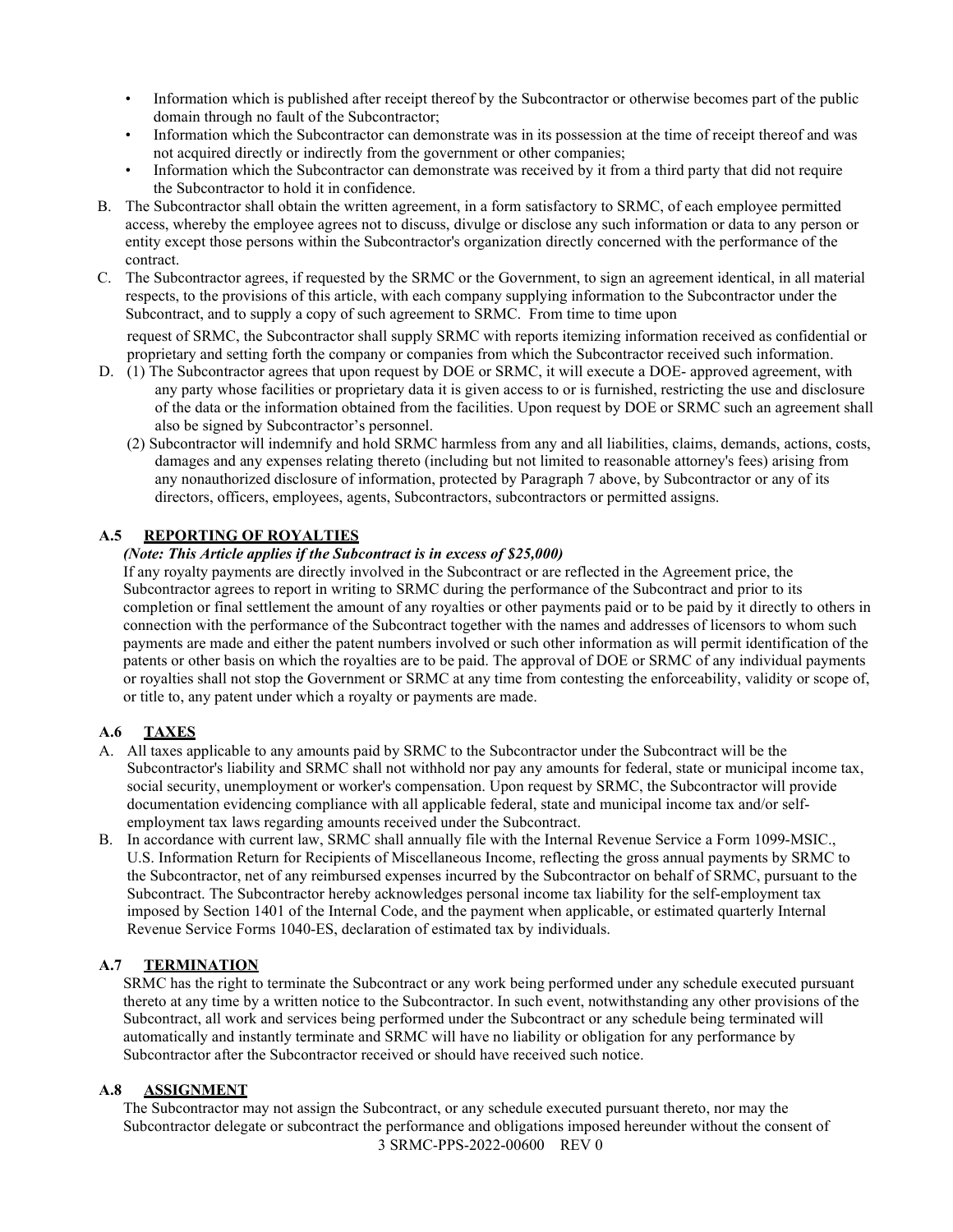SRMC.

## <span id="page-3-0"></span>**A.9 DISPUTES**

- A. Subcontractor shall not be entitled to and neither SRMC nor the Government shall be liable to the Subcontractor or its lower tier subcontractors (includes Subcontractors) for damages in tort (including negligence), or contract, or otherwise, except as specifically provided in this order.
- B. The Parties shall attempt to settle any claim or controversy arising from this Order through consultation and negotiations in good faith and a spirit of mutual cooperation. If those attempts fail, then the dispute will be mediated by a mutually acceptable mediator chosen by the Parties within thirty (30) days after written notice by one party demanding mediation. Neither Party may unreasonably withhold consent to the selection of a mediator, and the Parties will share the costs of the mediation equally. Any dispute which cannot be resolved between the Parties through negotiation or mediation shall be resolved by litigation in a court of competent jurisdiction located in the State of South Carolina. Determination of any substantive issue of law shall be according to the Federal common law of Government contracts as enunciated and applied by Federal judicial bodies and boards of contract appeals of the Federal Government; if there is no applicable Federal Government contract law, the law of the State of South Carolina shall apply in the determination of such issues.
- C. While a dispute is pending, the Subcontractor shall proceed diligently with performance of all terms of this Order. The Subcontractor's consent to so proceed shall not restrict or otherwise affect the Contractor's right to contest any claim.

# <span id="page-3-1"></span>**A.10 INSURANCE**

When Subcontractor performs any part of the Work on the premises of SRMC or the Government during the performance of this Order, the Subcontractor shall have in force and effect policies of insurance conforming to the terms set forth in Paragraph C of this Article. All other insurance provisions shall apply for any of the work performed regardless of the venue.

## A. Professional Liability:

The Subcontractor shall, when directed by SRMC, maintain professional liability insurance insuring against acts of omission and commission by the Subcontractor in amounts satisfactory to SRMC and issued by insurance carriers approved by SRMC. Upon request, the Subcontractor shall provide a certificate of insurance to SRMC meeting the requirements of this article. Provisions also shall be made for thirty (30) days advance notice by mail to SRMC of change in or cancellation of such insurance. Certificates shall be issued by insurance carriers or brokers satisfactory to SRMC.

## B. Automobile Liability Insurance:

In the event that the Subcontractor is required to perform work or services on SRMC owned or controlled premises, including but not limited to the Savannah River Site, and in the performance thereof the Subcontractor uses a Subcontractor owned, leased or rented automobile, the Subcontractor shall provide a certificate of insurance to SRMC upon request for automobile liability insurance including bodily injury and property damage with limits of at least \$500,000 per person and \$1,000,000 per accident issued by an insurance carrier satisfactory to SRMC. Provisions also shall be made for thirty (30) days advance notice by mail to SRMC of change in or cancellation of such insurance. Certificates shall be issued by insurance carriers or brokers satisfactory to SRMC. Nothing in this article, however, shall be construed as requiring the Subcontractor to provide insurance coverage in excess of the statutory minimum amounts stipulated by the State in which a non-owned vehicle is registered and insured, when the use of the vehicle is solely for transportation to and from the SRMC owned or controlled premises by Subcontractor's employees and said vehicle is a personal vehicle not used in Subcontractor's business.

**Note:** All personnel operating motor vehicles at SRS must have a valid driver's license, vehicle registration and proof of insurance (regardless of state of origin). Anyone not having these documents is subject to being denied access to SRS and, if in violation of a law, being cited for the violation.

- C. The Subcontractor shall procure and thereafter maintain at its own expense, the following insurance:
- (1) Workers' Compensation and Employer's Liability:

Limits of Liability: Workers' Compensation: Statutory limits in the jurisdiction in which Subcontractor is located.

Employer's Liability: A minimum of \$1,000,000.

 (**Note:** Workers' Compensation and Employer's Liability may be waived under state law if Subcontractor is an owner or the number of Subcontractor's employees is less than the statutory state requirement to obtain Workers' Compensation.)

(2) Comprehensive General Liability: Including Bodily Injury and Property Damage Limits of Liability: A minimum of \$1,000,000 Combined Single Limit. Endorsements: SRMC and the Government to be endorsed as Additional Insured.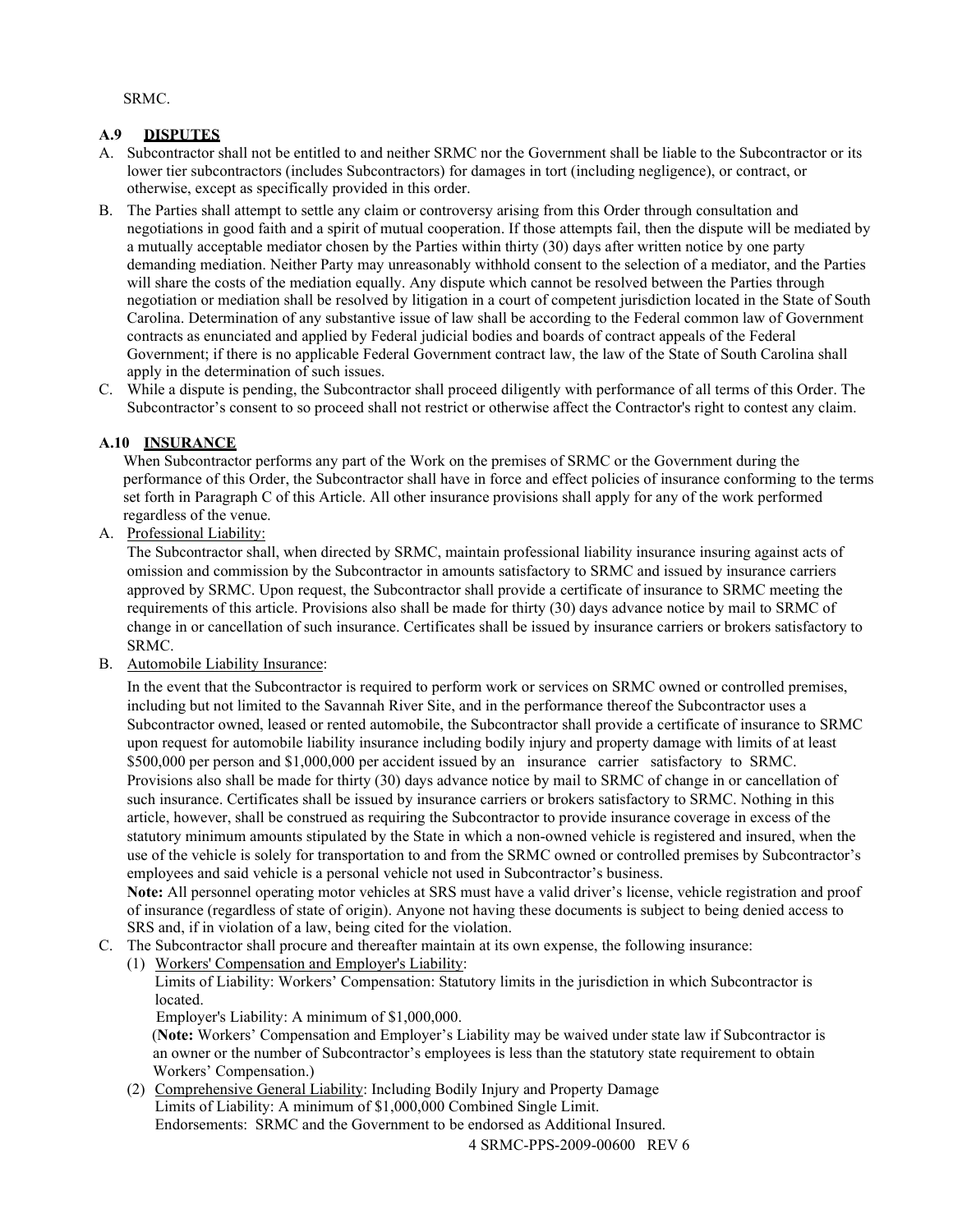Contractual Liability: Shall include all coverage endorsed on the basic policy.

- D. Certificates of insurance evidencing that the requirements of this article, Section C above have been met shall be furnished to SRMC before work is commenced at SRS with respect to performance under this Order. In addition, a copy of the policy endorsement for Comprehensive General Liability insurance (Ref. paragraph C.(1)(ii) above), naming SRMC and the Government as "Additional Insured", shall be submitted with the certificate of insurance. (A "blanket" endorsement naming contracting parties as an "Additional Insured" is acceptable.) Provisions shall be made for thirty days (30) advance notice by mail to SRMC of changes in or cancellation of such insurance. Certificates shall be issued by insurance carriers or brokers satisfactory to SRMC. In the event the Subcontractor fails to furnish such certificates of insurance, as required in this paragraph D prior to commencement of work or to continue to maintain such insurance during the performance of the Order, SRMC shall have the right to stop work and/or to withhold any payments or partial payments required to be made under this Order; and shall have the right to continue withholding any or all of said payments so long as the Subcontractor has not complied with the requirements of this Article.
- E. Subcontractor agrees to comply with and require its Subcontractors to comply with all applicable laws, rules, and regulations with respect to state industrial insurance or Workers'/Workmen's Compensation,occupational disease, occupational safety and health, or withholding and payment of social security and federal and state income taxes. Subcontractor further agrees to indemnify SRMC and the Government against, and to save and hold harmless SRMC and the Government from, any and all liability and expense with respect to claims against SRMC or the Government which may result from the failure or alleged failure of Subcontractor or of any of its Subcontractors to comply therewith.

# <span id="page-4-0"></span>**A.11 RELEASE OF LIABILITY**

The Subcontractor hereby releases SRMC from any and all liability for damage to property or loss thereof, personal injury or death during the term of the Subcontract (and any extensions thereof) or thereafter, sustained by the Subcontractor, and any employee, agent, Subcontractor, or subcontractor employed by the Subcontractor as a result of performing the services under the Subcontract or arising out of the performance of such services, and the Subcontractor will indemnify and save SRMC harmless from any and all claims arising from or by reason of such property damage or loss, personal injury or death, except where such damage, loss, injury or death is caused by or results from the sole negligence of SRMC, its agents or employees.

# <span id="page-4-1"></span>**A.12 GENERAL**

- A. The Subcontractor has no authority whatever, expressed or implied, by virtue of the Subcontract to commit SRMC in any way to perform in any manner or to pay money for services or material.
- B. The Subcontract will be void and without any binding effect on SRMC if the Subcontractor or any Subcontractor employee utilized in the performance of the Subcontract is a candidate for federal, state or local political office or holds any such office, unless and until it has been approved by the General Counsel of SRMC or his/her designee.
- C. The whole and entire agreement of the parties is set forth in the Subcontract and the schedules executed pursuant thereto (which are hereby incorporated and made a part of the Subcontract as executed) and the parties are not bound by any agreements, understanding or conditions otherwise than as expressly set forth therein or in any schedule incorporated into the Subcontract.
- D. The terms of the Subcontract and of any of the schedule executed pursuant hereto and incorporated herein are to be read and interpreted, if possible, so that there is no conflict between them. To the extent there is such conflict, the terms of the applicable schedule will prevail.
- E. Neither the Subcontract nor any schedule incorporated therein may be changed or modified in any manner except by a writing mutually signed by the parties or their respective successors and permitted assigns.
- F. The Subcontract and all schedules incorporated therein will inure to the benefit of the parties and their respective successors and permitted assigns.
- G. In the event of an inconsistency between provisions of this Order, the inconsistency shall be resolved by giving precedence as follows:
	- (1) Purchase order.;
	- (2) These General Provisions.
	- (3) Statement of work.
	- (4) Other provisions of this Order, whether incorporated by reference or otherwise.
- H. Wherever references are made in this Order to standards or codes in accordance with which the Work under this Order is to be performed, the edition or revision of the standards or codes current on the effective date of this Order shall apply unless otherwise expressly stated in the specifications and drawings. In case of conflict between any reference standards and codes and any Order Document, the latter shall govern.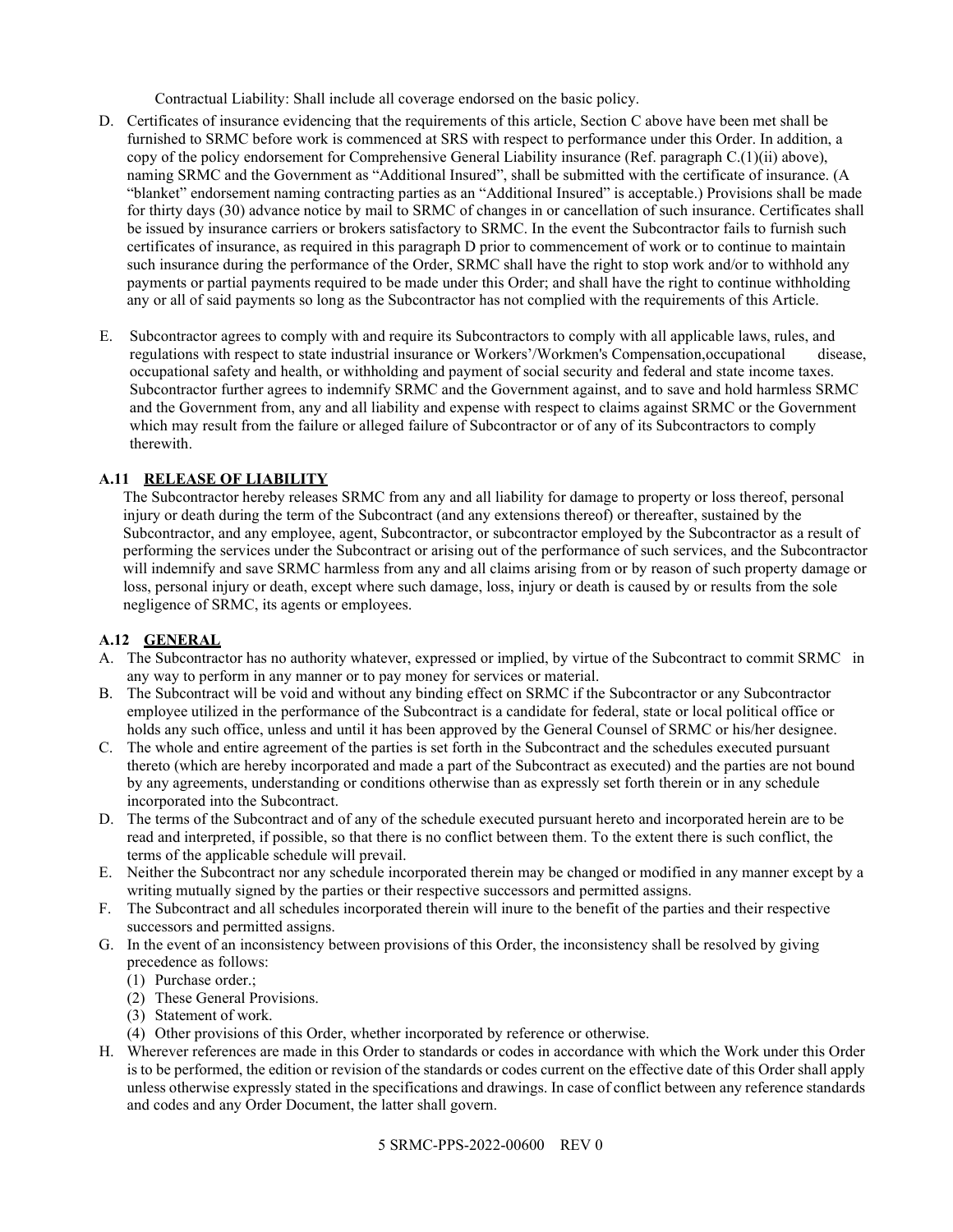# <span id="page-5-0"></span>**A.13 TAX WITHHOLDING FOR NONRESIDENTS**

- A. Withholdings required by section 12-8-550 do not apply to payments on orders for tangible personal property when those payments are not accompanied by services to be performed within the state of South Carolina.
- B. Under Title 12 of the Code of Laws of South Carolina, section 12-8-550, two (2) percent of each and every payment made to Subcontractor that is a nonresidents of the State of South Carolina and is conducting a business or performing personal services of a temporary nature carried on within South Carolina must be withheld and forwarded to the South Carolina Tax Commission in cases where an order or a subcontract exceeds or could reasonably be expected to exceed ten thousand dollars (\$10,000.00) SRMC will withhold as required by law.
- C. Under Title 12 of the Code of Laws of South Carolina, section 12-8-540, seven (7) percent (five (5) percent for corporations) of each and every payment of rentals or royalties to Subcontractors who are nonresidents of the State of South Carolina must be withheld and forwarded to the South Carolina Tax Commission in cases where the payments amount to twelve hundred dollars (\$1,200.00) or more a year. SRMC will withhold as required by law.
- D. The above withholdings will not be made provided the Subcontractor presents the affidavit of registration with the South Carolina Department of Revenue or the South Carolina Secretary of State's Office, or proof of having posted the appropriate bond with the South Carolina Tax Commission.

# <span id="page-5-1"></span>**A.14 FITNESS FOR DUTY AND WORKPLACE SUBSTANCE ABUSE PROGRAM**

SRMC expects that Subcontractor and lower tier subcontractor employees who will perform work on- site will be physically and mentally fit to meet the requirements of the job descriptions for labor under this Purchase Order/Agreement. SRMC has absolute authority to reject said employees who are not fit for duty or manifest their unfitness after performing work, and Subcontractor and lower tier subcontractors will immediately replace said employees as a condition of this Purchase Order/Agreement.

- A. Fitness for Duty:
	- (1) (i) The Subcontractor shall advise employees and the employees of his lower tier subcontractors and agents that it is the policy of SRMC to prohibit the use, possession, sale and distribution of alcohol, drugs or other controlled substance within the limits of the Savannah River Site (SRS), and/or any offsite facilities, and to prohibit the presence of individuals who have such substances in the body for non-medical reasons. Any Subcontractor employee, including Subcontractor, who is found in violation of the policy may be removed or barred from the site.
		- (ii) The Subcontractor agrees to advise its employees and the employees of lower tier Subcontracts of the above policy prior to assignment to the Site and to maintain documentation that such advice has been given.
	- (2) SRMC will collect urine specimens when Subcontractor employees are processed for badging. SRMC will send these specimens to a subcontractor for testing and verification. The testing process may take up to five (5) days to obtain results. In the event of "positive" findings, the Subcontractor will be notified and shall bring the individual to the Badge Office for an "Exit Conference". The Subcontractor then agrees to promptly remove such individual from the Savannah River Site and return the badge to the SRMC Badge Office.
	- (3) The Subcontractor agrees to secure the written consent of employees, and to provide consent to release results of urine tests to the designated SRMC representative. SRMC agrees to use such results solely in connection with its decision as to whether to permit a Subcontractor or Subcontractor's employee, lower tier subcontractor employee or agent to access Savannah River Site property.
	- (4) SRMC will also conduct for-cause and random drug and alcohol testing on all employees badged by SRMC. The Subcontractor agrees to comply with and secure the compliance of employees and employees of lower tier subcontractors with this testing. In the event of "positive" findings, the Subcontractor agrees to promptly remove such individual employee(s) from the Savannah River Site and return his or her badge to the SRMC Badging Office.
	- (5) A Breath Alcohol Test will be given during the initial badging process and the results will be available immediately. In the event of "positive" findings, the Subcontractor's employee will not be badged, shall be issued a temporary pass, and will be escorted offsite by an SRMC Subcontractor Representative.
- B. Suitability for Employment:
	- (1) Subcontractor or Subcontractor's employees, including employees of lower tier subcontractors, who are to be badged to permit Savannah River Site access, must successfully complete Suitability for Employment process. As part of this process, the Subcontractor agrees to advise its employees and employees of lower tier subcontractors that they will be required to complete certain forms, which authorize background investigations. These forms shall be submitted during the badging process. Subcontractor will also be required these forms.
	- (2) Subcontractor and Subcontractor's employees will be issued a photo badge and allowed site access on the first reporting day. In the event a Subcontractor and Subcontractor's employee subsequently fails to successfully complete the background investigation, the Subcontractor agrees to promptly remove himself or such individual employee(s) from the site and to return the badge to the SRMC Badging Office.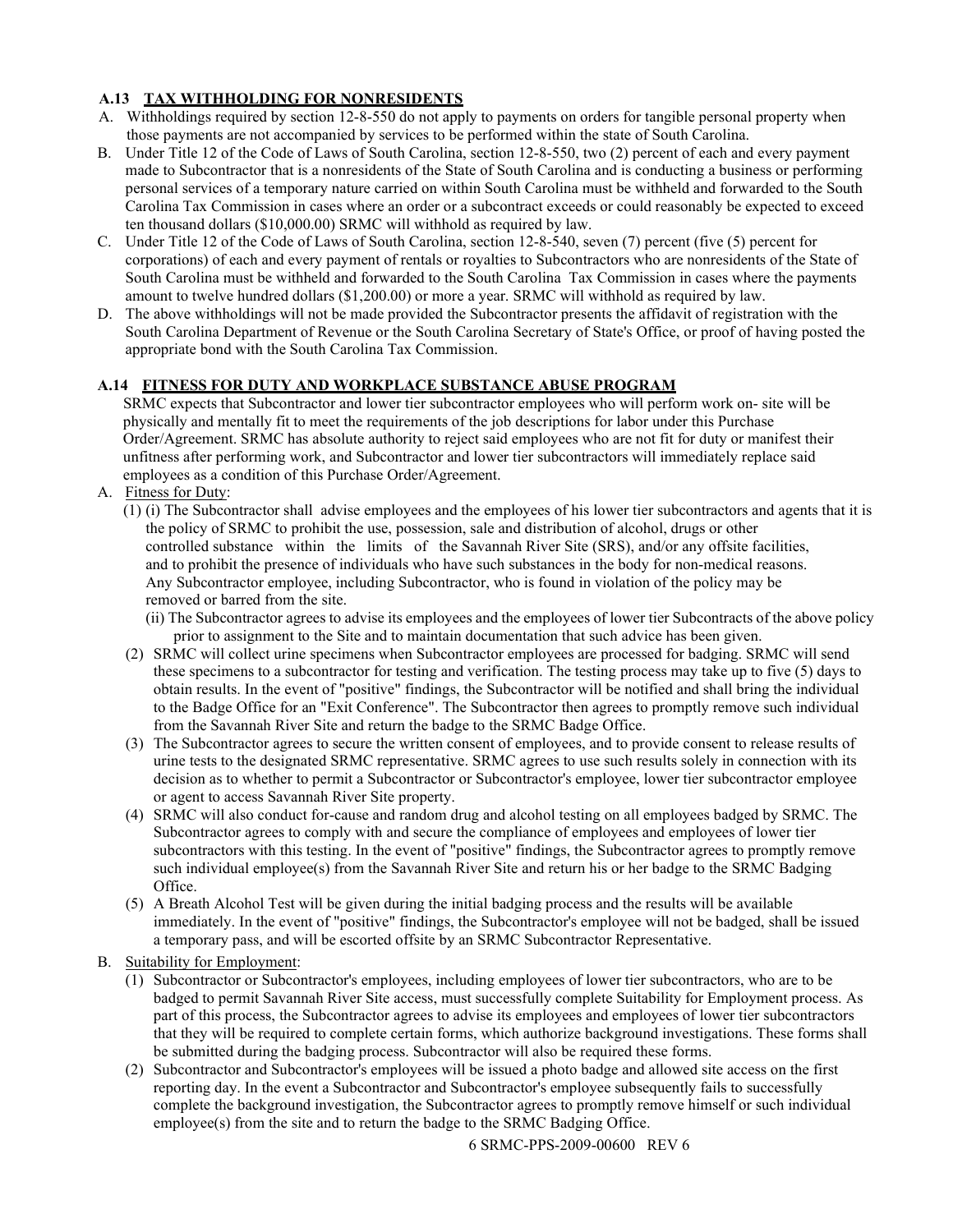- (3) Subcontractor agrees to advise employees of the above requirement prior to assignment to the Savannah River Site and to maintain documentation that such advise has been given.
- (4) Subcontractor also shall advise its employees and lower tier subcontractors whose employees are performing work at SRS that they shall inform Subcontractor of any arrest or indictment by any law enforcement agency as soon as practicable; and Subcontractor shall inform SRMC, within 24 hours in writing (Email is acceptable) of its or its lower tier subcontractor's employee's name and the alleged facts of the arrest or indictment. SRMC shall make a determination of the employee's continued suitability for employment at SRS.

## <span id="page-6-0"></span>**A.15 BADGING REQUIREMENTS**

## A. Photo Badge:

- (1) Employees may be issued a site access photo badge for a period not to exceed one year. To obtain a Photo Badge, Subcontractor employees and any lower tier subcontractor employees must be processed through SRMC's Subcontractor Badging Procedure and are subject to investigation by Governmental authorities. All badges must be returned or accounted for prior to final payment. All employees must be at least 18 years old.
- (2) Subcontractor employees and any lower tier subcontractor employees shall complete Subcontractor Employee Data Sheet and Fingerprint Cards. If a long-term badge is required (period greater than six (6) months) the employee will also be required to complete form SF 85, "Questionnaire for Non-Sensitive Positions", and form OF 306, "Declaration for Federal Employment". These forms are required for the Governments use in conducting background investigations per Homeland Security Presidential Directive HSPD-12. Copies of these forms are available on the SRMC Internet Home Page at <http://www.srsimcc.com/>
- (3) Subcontractor will observe the following badging procedure for processing employees through employment and security orientation:
	- (i) A minimum of two working days prior to the start of the badging and orientation process, Subcontractor shall transmit the following information to the STR (or the End User if an STR is not appointed for this order):
	- Subcontract Number
	- Employee name
	- Employee address
	- Employee Social Security Number
	- Employee Date of Birth
	- (ii) Subcontractor employees shall report to SRS Building 703-46A at SRS Road 1, approximately two miles east of SC Highway 125 in Jackson, SC. Employee shall be given a temporary badge for travel to SRS Central Shops Area for Substance Abuse Program (SAP) Testing. (See Article titled "Workplace Substance Abuse Programs.")
	- (iii) Each employee must successfully pass General Employee Training (GET) prior to undergoing the Photo Badging procedure. See Article titled "General Employee Training and Annual Refresher Training for Subcontract Employees". GET is given on Monday of each week in the Jackson, SC municipal building, and should be scheduled well in advance of the desired date in order to assure placement.
	- (iv)The orientation and badging process will take approximately four (4) hours.
- (4) The maximum duration that Subcontractor employees will be issued a site access badge is one (1) year. Subcontractor employees requiring a new badge will report to the Badge Office and repeat the badging process.
- (5) If Work under this Subcontract is to be performed in security areas, all personnel will be required to sign in and out at security gates and are subject to a search of their person and belongings at entrances to or exit from the area.
- B. Temporary Badge: *(Typically for visitors and short-term personnel.)*
	- (1) Temporary badges are valid for a maximum of 10 calendar days per person in a calendar year. To avoid unnecessary expiration, these badges should be returned to the badge office immediately upon completion of need.
	- (2) Two working days prior to the need date, Subcontractor shall transmit the following information to the STR/End User:
		- Subcontract Number
		- Employee name
		- Employee address
		- Employee Social Security Number
		- Employee Date of Birth
	- (3) The Assigned Competent Person (ACP) (Subcontractor or SRMC employee) shall perform Task Analysis of scope to be performed and identify any applicable contractual task specific checklist(s) from the Subcontractor's accepted Worker Protection Plan or SRMC's Focused Observation Database if a WPP is not required by the terms of this order.
	- (4) ACP shall provide advance copy of any task specific safety checklist(s) to personnel seeking temporary badges.
	- 7 SRMC-PPS-2022-00600 REV 0 (5) Badge Office provides initial security briefing, issues registration card and obtains acknowledgement signature, issues "maroon" Visitors Badge for duration requested by STR/End User.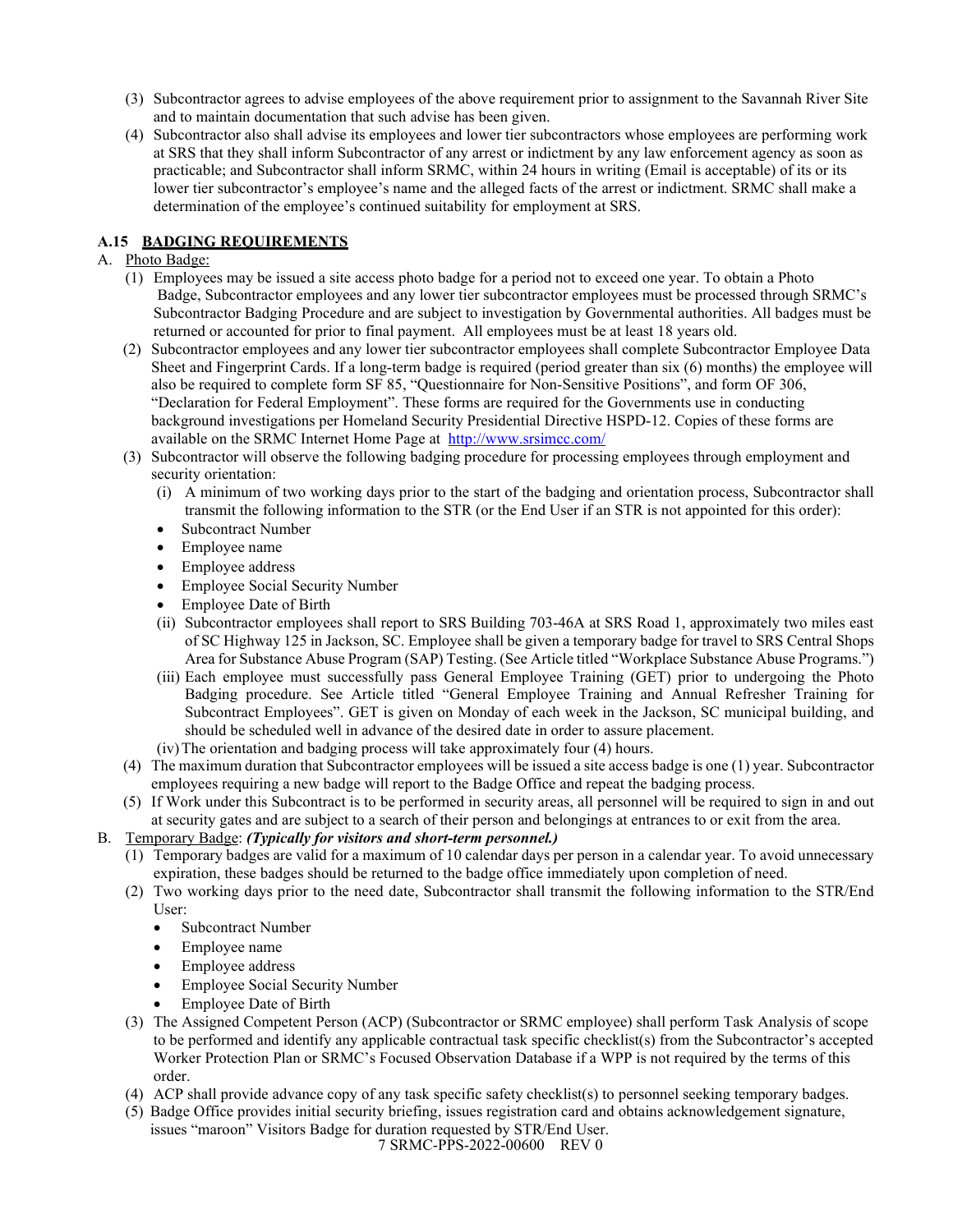- (6) ACP reviews any applicable checklist(s) and performs focused observations as directed by the STR/End User.
- (7) Upon completion of scope, return badge to Badge Office upon exiting SRS.
- C. Identity Verification:
	- (1) In order to receive a photo or temporary badge for entry to SRS, Subcontractor or lower tier subcontractor employees, except delivery personnel (see subparagraph (2) below), will be required to present two specific forms of identification from the "List of Acceptable Documents" Department of Homeland Security Form I- 9, copy available on the SRMC Internet Home Page at [http://www.srsimcc.com/.](http://www.srsimcc.com/) At least one of the documents selected from the list must be a valid State or Federal government-issued picture ID.
	- (2) Vendor Delivery Personnel: Unbadged personnel seeking a temporary badge for material/equipment deliveries will be required to present one form of picture identification that will verify their identity, such as a valid state driver's license that includes a photograph. Delivery personnel shall enter the site at the Aiken Barricade located approximately one (1) mile south of SC Highway 278 and will be escorted at all times to the delivery location and back to the entrance barricade by Site Security Contractor assigned escorts, or by Assigned Competent Persons (SRMC or Subcontractor).
- D. If the Subcontractor or any lower tier subcontractor should independently suspend or remove an employee from work at the Savannah River Site (SRS) for unsafe acts or behavior, the Subcontractor shall immediately notify the STR/End User, return the employee's badge to the STR/End User, and provide the STR/End User with written notification of the employee's name and reason(s) for such suspension or removal.

## <span id="page-7-0"></span>**A.16 GENERAL EMPLOYEE TRAINING AND ANNUAL REFRESHER TRAINING FOR SUBCONTRACT EMPLOYEES**

*(The following terms are applicable if performance of this Order will require the Subcontractor's employee(s) to perform work on SRS premises for more than ten (10) working days.)*

- A. General Employee Training (GET):
	- (1) The Subcontractor shall inform his employees and the employees of his lower tier subcontractors and agents that it is the policy of Savannah River Mission Completion to adhere to the requirements contained in the DOE Order entitled "Personnel Selection, Qualification and Training Requirements," which requires any individual, employed either full or part-time at any DOE reactor or non-reactor facility to receive selected general training.

(2) Successful Completion Required: Said employees, referred to in the remainder of this document as "individual", must successfully complete the training known as "General Employee Training" (GET) as offered by the SRS. The GET sessions are given by a Savannah River Site authorized GET instructor. There are three categories of GET.

- (i) Category 1 consists of viewing a video that lasts for one hour. This category is limited to delivery personnel, visitors, and other temporary personnel that require badged access to the general site and property protection areas and are typically on site greater that 10 days, but not consecutively, in a calendar year.
- (ii) Category 2 consists of viewing a video and a written examination and lasts for approximately two hours. This category would apply to visitors or other temporary personnel that require badged access to the general site and property protection areas and are on site greater than 10 days consecutively in a calendar year, and additional training is not required as determined by SRMC.
- (iii) Category 3 consists of eight hours of training and includes instructor lecture along with audio and visual aids and a written examination. This category applies to individuals who require badged access to the general site, property protection areas, or security-controlled areas and additional training is required, as determined by SRMC.
- (3) Successful Completion Defined:

Successful completion occurs when the individual

- (i) Is scheduled for GET,
- (ii) Attends the GET session,
- (iii) Obtains a test score of 70% or greater on the written examination, if required, (100% is the highest obtainable score), and
- (iv) Properly completes all documents (rosters, exam answer sheet, etc.).
- (4) Unsuccessful Completion Defined:

If the individual fails to successfully complete GET, the individual is given a failure notice and is to notify the Subcontract Technical Representative (STR) for rescheduling for remedial training or for a re-test. The individual will be allowed several chances to successfully complete the GET. Continued failure to successfully complete GET will result in resolution by the STR.

(5) Scheduling for GET:

8 SRMC-PPS-2009-00600 REV 6 The STR shall direct the individual to the appropriate training center to attend the GET session. GET training is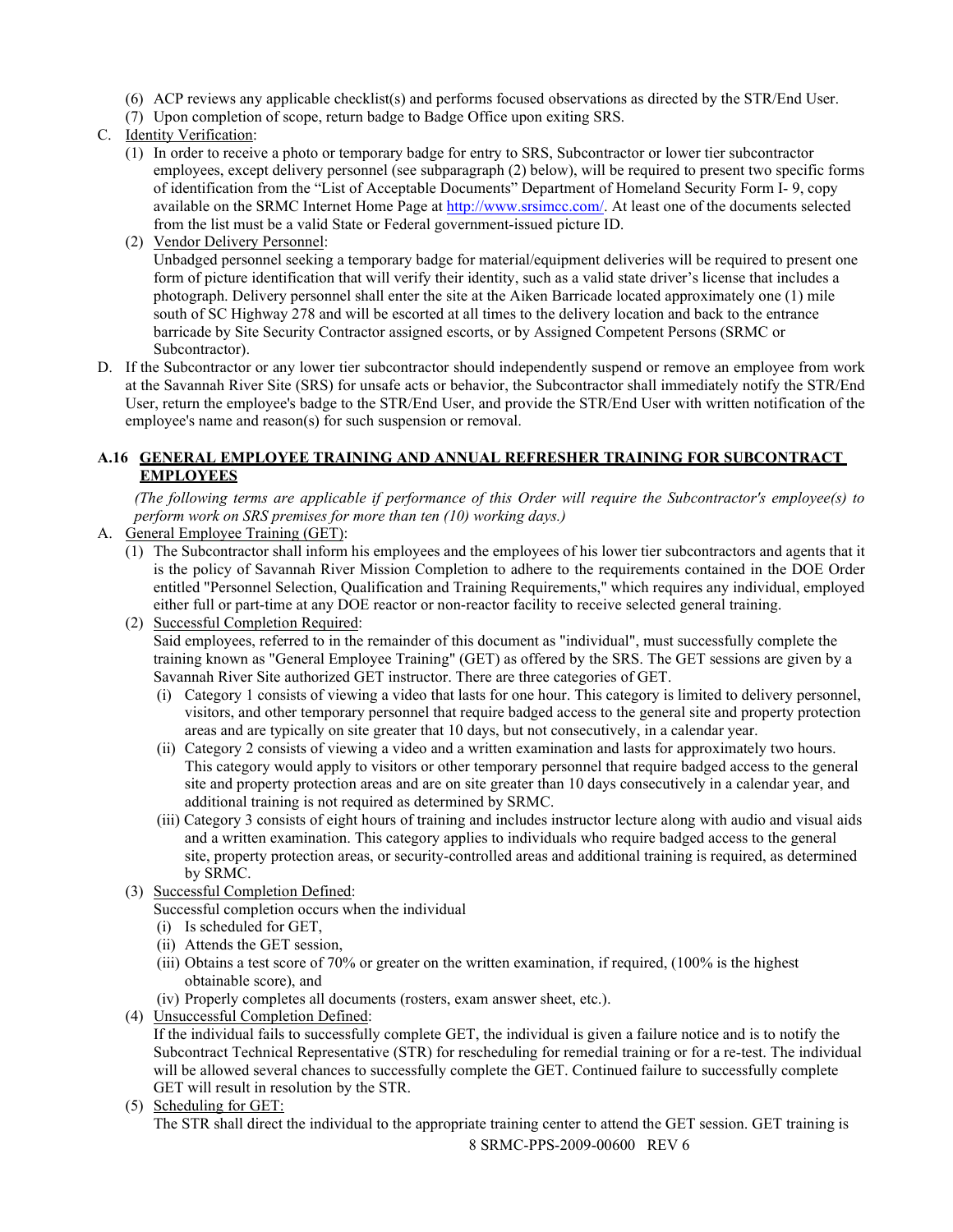scheduled subject to demand.

(6) Records:

GET records will be maintained by SRMC.

B. Annual Refresher Training:

Refresher Training is required after an individual's initial successful completion of all categories of GET, regardless of the individual's present employer. Category 1 and Category 2 GET training must be repeated annually. For Category 3, successful completion of Consolidated Annual Training (CAT) is required. The Subcontractor is responsible for scheduling its employees for this training. The STR may be contacted for assistance.

C. Upon providing proof of successful completion of GET either at another DOE facility, or while employed by a firm other than the Subcontractor under this Order, the employee will not be required to repeat this training.

## <span id="page-8-0"></span>**A.17 SECURITY EDUCATION REQUIREMENTS FOR SUBCONTRACTORS**

*(The following items are applicable if performance of the Subcontract will require the Subcontractor/ subcontractor's employee(s) to receive a security badge.)*

- A. Subcontractor Security Education Coordinator:
	- 1. If this Order will require a force of more than thirty (30) subcontract employees receive a badge, then the Subcontractor shall provide to the SRMC Security Education Office, the name of representative appointed to administer Security Education Program. This representative shall be referred to as the Subcontractor Security Education Coordinator (SSEC).
	- 2. If the Subcontract will require that less than thirty (30) subcontract employees receive a badge, then the SRMC Subcontract Technical Representative (STR) will perform the activities discussed in this Supplement.
- B. Company Roster:

The SSEC will be responsible for providing the STR with a roster of all Subcontractor personnel receiving a badge. At a minimum the data shall include name, social security number, work telephone number, clearance level and place where work is generally performed. This list shall be kept current and updated every sixty (60) days.

C. Initial Briefing:

The SSEC will ensure that all Subcontractor's personnel, regardless of clearance level, receive an Initial Security Briefing. This briefing is shown during General Employee Training. This briefing consists of a videotape shown during GET, or at the time of badging for those individuals not required to attend GET.

D. Comprehensive Briefing:

If Subcontractor's personnel have a clearance at the inception of this Order or receive a clearance at any time during the Order, the SSEC/STR will ensure that those subcontract employees receive a Comprehensive Briefing from SRMC.

E. Annual Refresher Briefing:

The SSEC/STR shall ensure that all subcontract employees receive, at least once in a twelve (12) month period, an Annual Security Refresher briefing from SRMC. This briefing is provided during GET Refresher Training.

F. Foreign Travel Briefing:

If a subcontract employee plans a trip to a sensitive country, whether on official business or for pleasure, the SSEC/STR is responsible for ensuring that the individual receives a Foreign Travel Briefing from SRMC before departing and a Debriefing upon return. The OPSEC Officer is responsible for these Briefings.

G. Badge Retrieval at Termination:

The Subcontractor is responsible for ensuring that badges are returned or accounted for when a subcontract employee terminates employment or when an Order is completed. The employee must report to Employment Processing Center, for proper completion of out-processing and badge return. This effort should be coordinated with the SRMC STR.

H. Termination Briefing:

When a subcontract employee terminates employment or is reassigned, the SSEC/STR will ensure that a Termination Briefing by SRMC is given and the appropriate forms are executed. Briefing materials and appropriate forms are provided by SRMC.

## <span id="page-8-1"></span>**A.18 UNCLASSIFIED CONTROLLED NUCLEAR INFORMATION (UCNI)**

In the performance of this order, the Subcontractor is responsible for complying with the following requirements and for flowing down all requirements to lower tier subcontractors.

A. The Subcontractor ensures that access to UCNI is provided to only those individuals authorized for routing or special access (see DOE M 471.1-1, Chapter II). Subcontractor may provide access to material or data containing Unclassified Controlled Nuclear Information (UCNI) utilized in the performance of this Order only to employees who are citizens of the United States.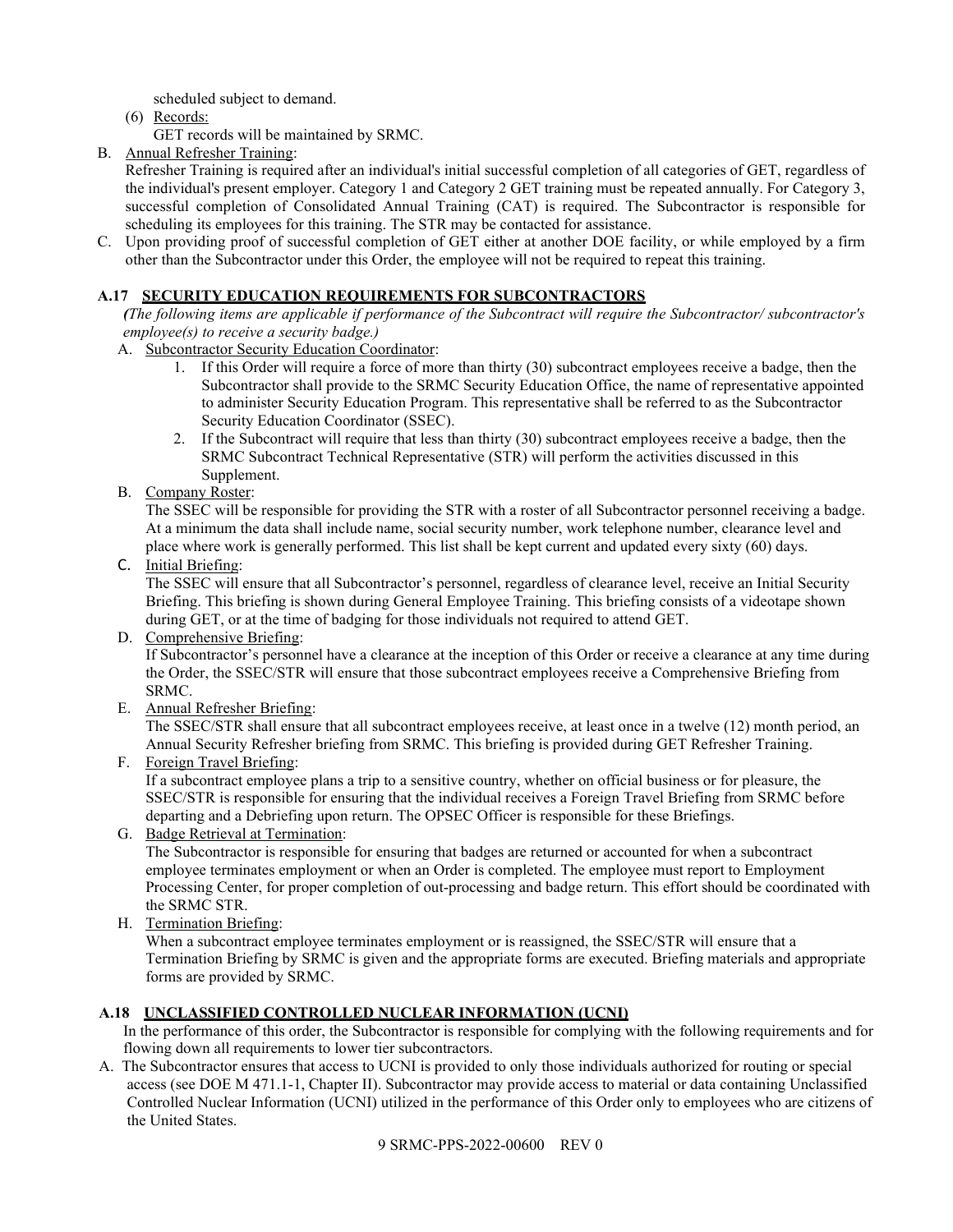- B. The Subcontractor ensures that matter identified as UCNI is protected in accordance with the instructions contained in DOE M 471.1-1, Chapter II. Any material or data containing UCNI which is stored on computer systems must be protected, and the protective measures and/or policies must be specified in a Computer Protection Plan approved by the SRMC Computer Security organization. Adherence to the Plan is required during the performance of this Order.
- C. Material or data containing UCNI shall be disposed of in a manner as described in DOE M 471.1-1, Chapter II. At a minimum, UCNI matter must be destroyed by using strip cut shredders that result in particles of no more than 1/4 inch wide strips. Documents containing UCNI may also be disposed of in the same manner that is authorized for Subcontractor disposition of other classified material or data. If the above disposal methods are not available to the Subcontractor, the Subcontractor may return the UCNI matter to the STR for disposition, with the prior approval of the STR.
- D. The Subcontractor shall report to the SRMC Security Office or the SRMC Procurement Representative any incidents involving the unauthorized disclosure of UCNI.
- E. If performance of work under this order results in the generation of unclassified documents that contain UCNI, the Subcontractor shall have a sufficient number of trained UCNI review personnel to ensure the prompt and proper review of generated material or data to provide for the identification, marking, and proper handling of material or data determined to contain UCNI. The Subcontractor's Reviewing Officials shall apply or authorize the application of UCNI markings to any unclassified matter that contains UCNI in accordance with the instructions contained in DOE M 471.1-1, Chapter I, Part C.
- F. If the Subcontractor has a formally designated Classification Officer, the Classification Officer-
	- (1) Serves as a Reviewing Official for information under his/her cognizance;
	- (2) Trains and designates other Reviewing Officials in his/her organization, subordinate organizations, and lower tier subcontractors and maintains a current list of all Reviewing Officials; and
	- (3) May overrule UCNI determinations made by Reviewing Officials under his/her cognizance.
- G. If the Subcontractor has no formally designated Classification Officer, the Subcontractor submits a request for the designation of Reviewing Officials to the local Federal Classification Officer in accordance with the instructions contained in DOE M 471.1-1, Chapter I, Part B.

# <span id="page-9-0"></span>**A.19 LIMITATION OF FUNDS**

*(This article is applicable only if the Subcontract is partially funded.*

- A. Of the total price of the Subcontract, the sum of \$ is presently available for payment and allotted to the Subcontract. It is anticipated that additional funds will be allocated to the Agreement in accordance with the following schedule until the total price of the Subcontract is funded:
- B. The Subcontractor agrees to perform or have performed work on the Subcontract up to the point at which, if the Subcontract is terminated pursuant to the Termination For Convenience of SRMC article of the Subcontract, the total amount payable by SRMC (including amounts payable for subcontracts and settlement costs) pursuant to the Termination For Convenience of SRMC article would, in the exercise of reasonable judgment by the Subcontractor, approximate the total amount at the time allotted to the Subcontract. The Subcontractor is not obligated to continue performance of the work beyond that point. SRMC is not obligated in any event to pay or reimburse the Subcontractor more than the amount from time to time allotted to the Agreement, anything to the contrary in the Termination for Convenience of SRMC article notwithstanding.
- C. (1) It is contemplated that funds presently allotted to the Subcontract will cover the work to be performed until . (2) If funds allotted are considered by the Subcontractor to be inadequate to cover the work to be performed until that date, or an agreed date substituted for it, the Subcontractor shall notify SRMC in writing when within the next 60 days the work will reach a point at which, if the Subcontract is terminated pursuant to the Termination For Convenience of SRMC article of the Subcontract, the total amount payable by SRMC (including amounts payable for subcontracts and settlement costs) pursuant to the Termination For Convenience of SRMC article will approximate 75 percent of the total amount then allotted to the Subcontract.
	- (3) (i) The notice shall state the estimated date when the point referred to in subparagraph C.(2) of this clause will be reached and the estimated amount of additional funds required to continue performance to the date specified in subparagraph C.(1) of this clause, or an agreed date substituted for it.
		- (ii) The Subcontractor shall, sixty days in advance of the date specified in subparagraph C.(1) of this clause, or an agreed date substituted for it, advise SRMC in writing as to the estimated amount of additional funds required for the timely performance of the Subcontract for a further period as may be specified in the Subcontract or otherwise agreed to by the parties.
	- (4) If, after the notification referred to in subdivision C.(3)(ii) of this clause, additional funds are not allotted by the date specified in subparagraph C.(1) of this clause, or an agreed date substituted for it, SRMC shall, upon the Subcontractor's written request, terminate the Subcontract on that date or on the date set forth in the request, whichever is later, pursuant to the Termination For Convenience of SRMC article.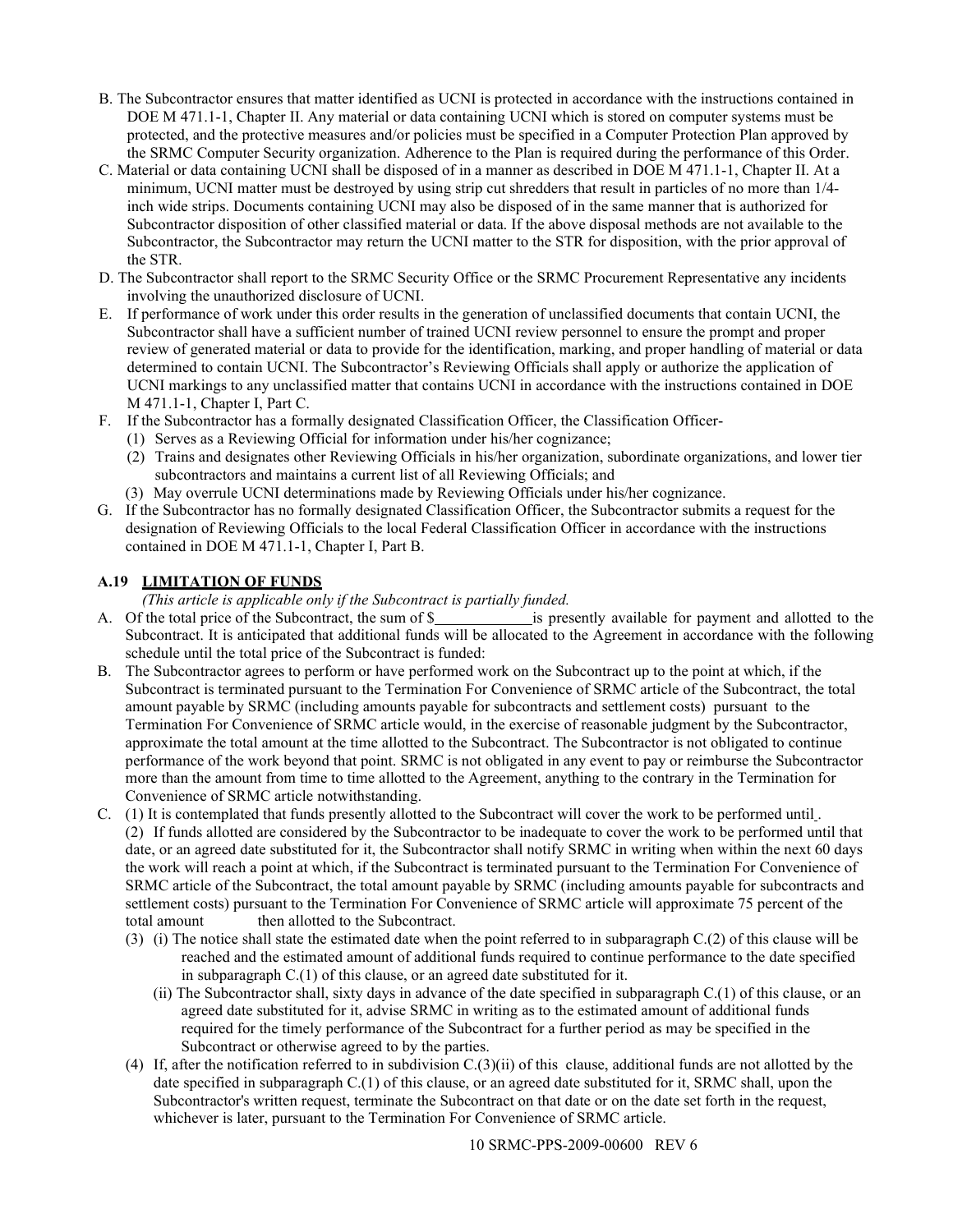- D. When additional funds are allotted from time to time for continued performance of the work under the Subcontract, the parties shall agree on the applicable period of Subcontract performance to be covered by these funds. The provisions of paragraphs B and C of this clause shall apply to these additional allotted funds and the substituted date pertaining to them, and the Subcontract shall be modified accordingly.
- E. If, solely by reason of SRMC's failure to allot additional funds in amounts sufficient for the timely performance of the Subcontract, the Subcontractor incurs additional costs or is delayed in the performance of the work under the Subcontract, and if additional funds are allotted, an equitable adjustment shall be made in the price or prices (including appropriate target, billing, and ceiling prices where applicable) of the work to be performed.
- F. SRMC may at any time before termination, and, with the consent of the Subcontractor, after notice of termination, allot additional funds for the Subcontract.
- G. The provisions of this clause with respect to termination shall in no way be deemed to limit the rights of SRMC under the default article of the Subcontract. This clause shall become inoperative upon the allotment of funds for the total price of the work under the Subcontract except for rights and obligations then existing under this clause.
- H. Nothing in this clause shall affect the right of SRMC to terminate the Subcontract pursuant to the Termination for Convenience of SRMC article of the Subcontract.

# <span id="page-10-0"></span>**A.20 RIGHT OF FIRST REFUSAL OF EMPLOYMENT**

The scope of work described herein as currently being performed by SRMC employees and award of an order may displace these workers. Consistent with section 3161 of the National Defense Authorization Act (PL 102-484), if the Subcontractor needs to hire additional employees beyond those already part of its existing work force as of the date of this Subcontract in order to satisfy the performance requirements set forth by the scope of work in this Subcontract, the Subcontractor must first consider the employment of qualified displaced DOE contractor employees who meet the 3161 Job Attachment Test prior to using other avenues to fill that employment need. At the time of award of the Subcontract, the Buyer shall make available to the Subcontractor a list of displaced employees with enough information to allow for contact. This requirement shall be included in the resultant Subcontract and be in effect from the date of award of the Subcontract.

## <span id="page-10-1"></span>**A.21 COPYRIGHTS FOR SRMC DIRECTED TECHNICAL PERFORMANCE**

*(This Article applies only if specifically, so stated in this Subcontract.)*

Subcontractor shall cause its employee(s) to assign to SRMC all rights under the copyright in all works of authorship prepared at the direction of SRMC during the term of this Subcontract. Subcontractor shall include terms in its arrangements with its employee(s) to require such assignments to SRMC. To the extent that such works of authorship are works made for hire for Subcontractor, Subcontractor agrees to assign and does hereby assign all of its rights under the copyrights in such works to SRMC or the U. S. Government.

## <span id="page-10-2"></span>**A.22 TRAVEL**

Travel, per diem and lodging expenses are not reimbursable costs under this Subcontract unless Subcontractor's employees are in an official travel status performing work on behalf and with the advance approval of SRMC. FAR 31.205-46 Travel governs the allowability and reimbursement of incurred costs.

## <span id="page-10-3"></span>**A.23 SUBCONTRACTOR'S LIABILITY FOR FINES AND PENALTIES**

- A. Subcontractor is liable to SRMC for fines and penalties assessed by any governmental entity against SRMC or DOE as a result of Subcontractor's failure to perform its work under the Subcontract in compliance with the requirements of the Subcontract.
- B. Subcontractor shall indemnify, defend and hold harmless SRMC and DOE from and against any and all claims, demands, actions, causes of action, suits, damages, expenses, including attorney's fees, and liabilities whatsoever resulting from or arising in any manner on account of the assessment of said fines and penalties against SRMC or DOE.

## <span id="page-10-4"></span>**A.24 FOREIGN NATIONALS**

*(As used in this Article, the term "Foreign National" is defined to be a person, who was born outside the jurisdiction of the United States, is a citizen of a foreign government and has not been naturalized under U.S. law.)*

A. The Subcontractor shall obtain the approval of SRMC, in writing, prior to any visit to a DOE or SRMC facility by any Foreign National in connection with work being performed under this Order, in accordance with the requirements of DOE Order 142.3, Unclassified Foreign Visits and Assignments Program. Visits are normally for the purpose of technical discussions, orientation, observation of projects or equipment, training, subcontract service work, including delivery of materials, or for courtesy purposes. The term "visit" also includes officially sponsored attendance at a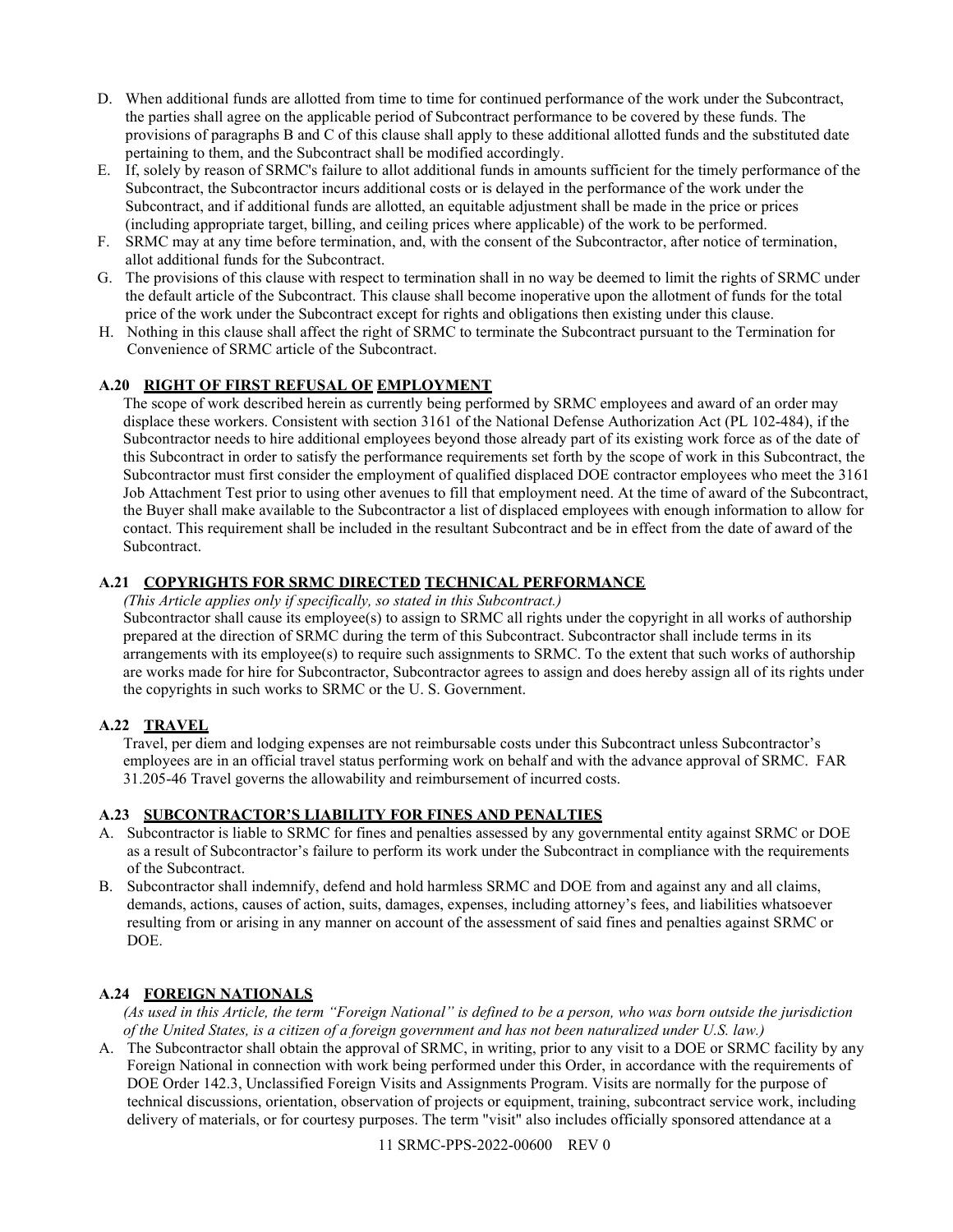DOE or SRMC event off-site from the DOE/SRMC facility but does not include off-site events and activities open to the general public. Subcontractors should be aware that required forms and documents necessary for approval of visits by Foreign Nationals should be submitted to the SRMC Procurement Representative at least four (4) to six (6) weeks prior to the visit, depending on the nationality of the individual and the areas to be visited. Forms can be obtained from the SRMC Procurement Representative.

- B. In addition, the Subcontractor shall obtain the approval of the SRMC Procurement Representative, in writing, prior to the employment of, or participation by, any Foreign National in the performance of work under this Subcontract or any lower tier Subcontract at off-site locations. Such approvals will be processed in accordance with the requirements of DOE Order 142.3
- C. In the performance of off-site work, Foreign Nationals only incidentally involved with a SRMC Subcontract, and who have no knowledge that their activities are associated with SRMC Subcontract work, are exempt from the above.

# <span id="page-11-0"></span>**A.25 PAYMENT BY ELECTRONIC FUNDS TRANSFER**

# A. Methods of Payment:

- (1) All payments by SRMC under this Subcontract shall be made by Electronic Funds Transfer (EFT) except as provided in paragraph A.2 of this Article. As used in this Article, the term "EFT" refers to the funds transfer and may also include the payment information transfer.
- (2) In the event SRMC is unable to release one or more payments by EFT, Subcontractor agrees to either:
	- (i) Accept payment by check or some other mutually agreeable method of payment; or
	- (ii) Request SRMC to extend payment due dates until such time as SRMC makes payment by EFT.
- B. Mandatory Submission of Subcontractor's EFT Information:

Subcontractor is required to provide SRMC with the information required to make payment by EFT. Subcontractor shall provide this information directly to the office designated in this Subcontract, on forms provided by SRMC, no later than 15 days after award. If not otherwise specified in this Subcontract, the payment office is the designated office for receipt of Subcontractor's EFT information. If the EFT information changes, Subcontractor shall be responsible for providing the updated information to the designated office.

C. Mechanisms for EFT Payment:

SRMC may make payment by EFT through either the Automated Clearing House (ACH) network, subject to the rules of the National Automated Clearing House Association, or the Fedwire Transfer System.

- D. Suspension of Payment:
	- (1) SRMC is not required to make any payment under this Subcontract until after receipt, by the designated office, of the correct EFT payment information from Subcontractor. Until receipt of the correct EFT information, any invoice or subcontract financing request shall be deemed not to be a proper invoice for the purpose of payment under this Subcontract.
	- (2) If the EFT information changes after submission of correct EFT information, SRMC shall begin using the changed EFT information no later than 30 days after its receipt by the designated office. However, Subcontractor may request that no further payments be made until the updated EFT information is implemented by the payment office.

# E. Payment Information:

On the day payment on Subcontractor's invoice is due, SRMC will issue instructions to its bank to transfer payment to Subcontractor and will also send a FAX to Subcontractor explaining the details to support the payment.

- F. Liability for Uncompleted or Erroneous Transfers:
	- (1) If an uncompleted or erroneous transfer occurs because SRMC used the Subcontractor's EFT information incorrectly, SRMC remains responsible for
		- (i) Making a correct payment; and
		- (ii) Recovering any erroneously directed funds.
	- (2) If an uncompleted or erroneous transfer occurs because Subcontractor's EFT information was incorrect, or was revised within 30 days of SRMC release of the EFT payment transaction instructions to the bank, and
		- (i) If the funds are no longer under the control of the payment office, SRMC is deemed to have made payment and the Subcontractor is responsible for recovery of any erroneously directed funds; or
		- (ii) If the funds remain under the control of the payment office, SRMC shall not make payment and the provisions of paragraph D shall apply.
- G. Overpayments: If Subcontractor becomes aware of a duplicate invoice payment or that SRMC has otherwise overpaid on an invoice payment, the Subcontractor shall immediately notify SRMC and request instructions for disposition of the overpayment.

# <span id="page-11-1"></span>**A.26 INTELLECTUAL PROPERTY RIGHTS**

A. In addition to the provisions of Articles 32, 33, 34, and 35 below, SRMC shall solely and exclusively own all results, product, and proceeds of the technical services performed under this Subcontract (including, but not limited to, all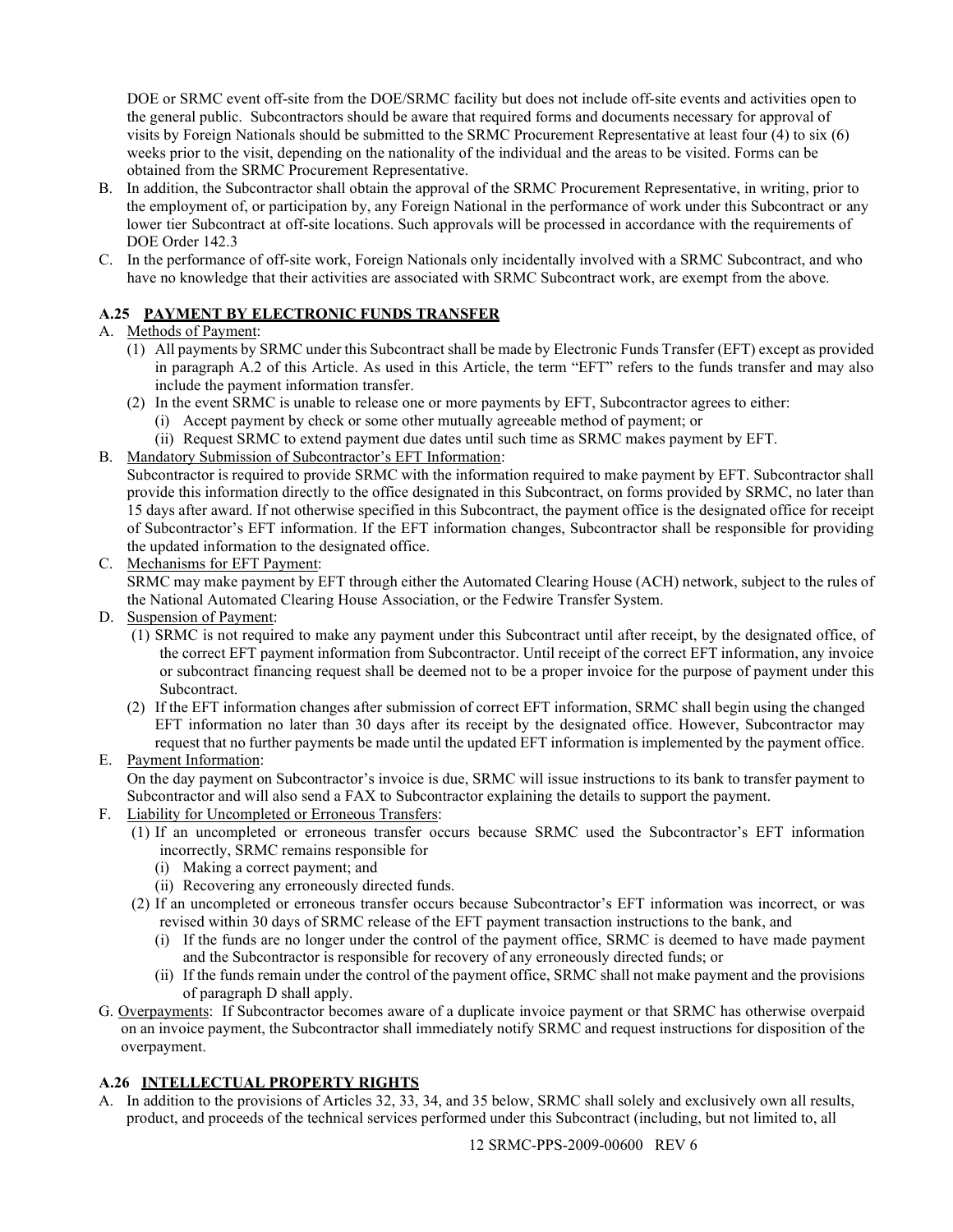rights of whatever kind and character throughout the world, in perpetuity in any and all languages of production, manufacture, recordation, reproduction, performance, and exhibition in any manner and by any art, device, or method, now known or hereinafter devised), whether such results, product, and proceeds consist of literary, dramatic, musical, motion picture, mechanical or any other form of works, themes, ideas, compositions, creations or products. SRMC's acquisition under this provision shall also include all rights generally known as the "moral rights of the authors" in and/or to any proceeds of Subcontractor's services. SRMC shall also have the right in respect to such product, to add to, subtract from, change, arrange, revise, adapt, rearrange, translate into any and all languages, change the sequence, change the characters and the descriptions thereof, change the title of the same, record and duplicate the same, use said title or any of its components in connection with works wholly or partially independent thereof, to vend, copy, and publish the same as SRMC may desire. Subcontractor hereby assigns to Company all the foregoing without reservation, conditions or limitation and no right of any kind, nature, or description is reserved by Subcontractor.

- B. "Joint Intellectual Property Rights" shall mean any work under the Subcontract that:
	- (1) Results from the involvement of at least one employee/participant from each of SRMC and the Subcontractor; and
	- (2) The subject matter of which is capable of protection under domestic or foreign law, including but not limited to, patents, copyrights, trademarks, or mask works.
- C. As to Joint Intellectual Property Rights, in which SRMC has a joint ownership interest, the Subcontractor agrees to negotiate in good faith with SRMC a Memorandum of Agreement to resolve issues of participation in protection and commercialization.

## <span id="page-12-0"></span>**A.27 SCIENTIFIC AND TECHNICAL INFORMATION**

A. Electronic submissions of technical reports will consist of two virus-free copies that are readable in the following formats:

- (1) Text will be submitted in native software (that is compatible with the suite of document creation software currently used at SRS) (fonts identified) or in RTF (rich text format).
- (2) Embedded objects and files that are linked to a document must be supplied as well, as follows:
	- (i) Raster images (for example, photographs) will be submitted as TIFF or EPS  $\omega$  resolution > 100 dpi.
	- (ii) Vector art (for example, line art) will be submitted as EPS images.
	- (iii) Data-driven displays (e.g., spreadsheet charts) must be accompanied by data set used to generate them.

## <span id="page-12-1"></span>**A.28 COMPLIANCE**

Subcontractor shall comply with all applicable federal, state, and local laws and ordinances and all pertinent lawful orders, rules, and regulations, including new provisions of 10 CFR 851 relating to Health and Safety. Subcontractor shall track and expect any lower tier subcontractors to track their Experience Modification Rate (EMR) and Total Recordable Case (TRC) rate and submit a properly executed Environmental Safety and Health (ES&H) Worksheet (obtainable from the SRMC ES&H Department) in addition to letters from their workers' compensation carriers verifying their EMRs. If a three-year average interstate EMR exceeds 1.0, Subcontractor and lower tier subcontractors no longer comply to continue the performance of work under this Subcontract if work is to be performed on-site. Compliance shall be a material requirement of this Subcontract. Except as otherwise directed by SRMC, Subcontractor shall procure without additional expense to SRMC, all necessary permits or licenses.

## <span id="page-12-2"></span>**A.29 ACCESS TO DOE–OWNED OR LEASED FACILITIES**

*(Article applies if Subcontractor will require physical access to DOE-owned or leased facilities.)*

- A. The performance of this Subcontract requires that the Subcontractor have physical access to DOE-owned or leased facilities. The Subcontractor understands and agrees that DOE has a prescribed process and policies with which the Subcontractor and its employees must comply in order to receive a security badge that allows such physical access, including appropriate access to DOE- owned equipment. Subcontractor and its employees and those of any lower tier subcontractors shall not use any DOE-owned equipment for personal use under any circumstances. The Subcontractor shall propose employees whose background offers the best prospect of obtaining a security badge approval for access. Subcontractor's employees also shall be physically fit for duty. This clause does not control requirements for Subcontractor or an employee obtaining a security clearance.
- B. The Subcontractor shall assure:
	- (1) Compliance with procedures established by DOE and SRMC in providing any forms directed by DOE or SRMC;
	- (2) Proper completion of any forms;
	- (3) Submission of the forms to the person designated by the SRMC Procurement Representative;
	- (4) Cooperation with DOE and SRMC officials responsible for granting access to DOE-owned or leased facilities;
	- (5) The provision of additional information requested by those DOE/SRMC officials.
- C. The Subcontractor understands and agrees that DOE may unilaterally deny the issuance of a security badge to the Subcontractor or an employee and that the denial remains effective unless DOE subsequently determines that access may be granted. Upon notice from DOE or SRMC that an employee's application for a security badge is or will be denied, the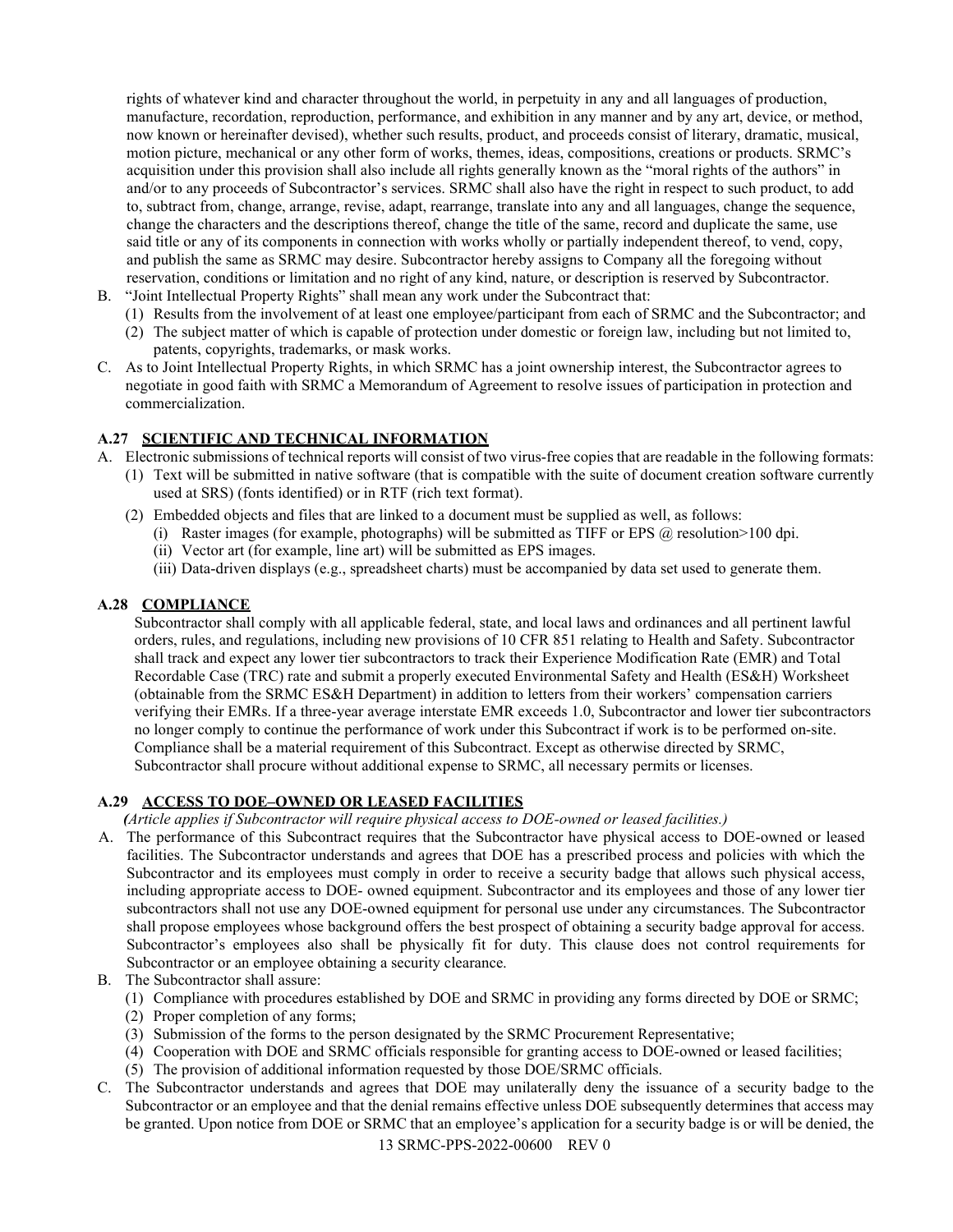Subcontractor shall promptly identify and submit the appropriate forms for the substitute employee, if needed in the performance of the work under this subcontract. The denial of a security badge to the Subcontractor or individual employees by DOE shall not be cause for extension of the period of performance of this Subcontract or any Subcontractor claim against DOE or SRMC.

- D. The Subcontractor shall return to the SRMC Procurement Representative, or designee, the badge(s) or other credential(s) provided by DOE pursuant to this clause, granting physical access to DOE-owned or leased facilities by the Subcontractor's employee(s) upon:
	- (1) Termination of this Subcontract;
	- (2) Expiration of this Subcontract;
	- (3) Termination of employment on this Subcontract by an individual employee; or
	- (4) Demand by DOE/SRMC for return of the badge
- E. The Subcontractor shall include this clause, including this paragraph E. in any lower tier Purchase Order or Subcontract, awarded in the performance of this Subcontract, in which an employee(s) of the lower tier subcontractor will require physical access to DOE-owned or leased facilities.

# <span id="page-13-0"></span>**A.30 FOREIGN GOVERNMENT SPONSORED OR AFFILIATED ACTIVITIES**

*(Article only applies if this is a demonstration or R&D subcontract and if the subcontractor's work scope is performed on or at a DOE/NNSA site/facility, including DOE/NNSA/contractor leased space)*

- A. Subcontractor is responsible for complying with the applicable requirements of DOE Order 486.1A CRD Attachment 1 and Attachment 2 and cooperate with Contractor to allow Contractor to comply with the requirement of DOE Order 486.1A CRD.
- B. According to DOE Order 486.1A, Attachment 1:

Contractor Personnel participation in any Foreign Government-Sponsored Talent Recruitment Program of a Foreign Country of Risk, as defined in Attachment 2, is prohibited. Contractor Employee participation in any Other Foreign Government Sponsored or Affiliated Activity is restricted.

The Contractor must utilize due diligence to ensure that (1) Contractor Personnel performing work within the scope of the DOE contract, working at any level, are not participants in any Foreign Government-Sponsored Talent Recruitment Program of a Foreign Country of Risk; and (2) Contractor Employees performing work within the scope of the DOE contract, working at any level, are not participants in any Other Foreign Government Sponsored or Affiliated Activity. C. According to DOE Order 486.1A, Attachment 2:

"Contractor Personnel" includes any research and development (R&D) or Demonstration subcontractor employee, joint appointee from another institution, and any other individual performing R&D work, whether compensated or uncompensated, within the scope of the prime DOE contract either on-site at the DOE/NNSA site/facility or in DOE/NNSA/contractor leased space.

# <span id="page-13-1"></span>**A.31 SUPPLEMENTAL DEFINITIONS FOR FAR AND DEAR CLAUSES INCORPORATED BY REFERENCE**

- A. "Contract" means this Subcontract or Purchase Order (except in instances when it is not applicable or appropriate) and includes changes and modifications to this Subcontract.
- B. "Contractor" means the party to whom this Subcontract or Purchase Order is awarded (except in instances when it is not applicable or appropriate. At a minimum, the change in meaning to "SRMC" does not apply to clauses addressing (i) property, real, personal, intellectual or mixed (SRMC authorized to exercise all rights the Government possesses under such clauses), (ii) nuclear or other governmental indemnification of the Contractor, or (iii) when a right, act, authorization, or obligation can be granted or performed only by the Government's duly authorized representative).
- C. "Government" means SRMC (except in instances when it is not applicable or appropriate. At a minimum, the change in meaning to "SRMC" does not apply to clauses addressing (i) property, real, personal, intellectual or mixed (SRMC authorized to exercise all rights the Government possesses under such clauses), (ii) nuclear or other governmental indemnification of the Contractor, or (iii) when a right, act, authorization, or obligation can be granted or performed only by the Government's duly authorized representative).
- D. "Contracting Officer" means the Procurement Representative of SRMC.
- E. "Sub-Tier Subcontractor" means any party entering into an agreement with the Subcontractor or any lower tier subcontractor or Subcontractor for the furnishing of services required for performance of this Subcontract.

# *(This Subcontract incorporates the Clauses identified below by reference, with the same force and effect as if they were given in full text. Upon request, SRMC will make their full text available. Reference Article A.31, "Supplemental Definitions for FAR and DEAR Clauses Incorporated by Reference".)*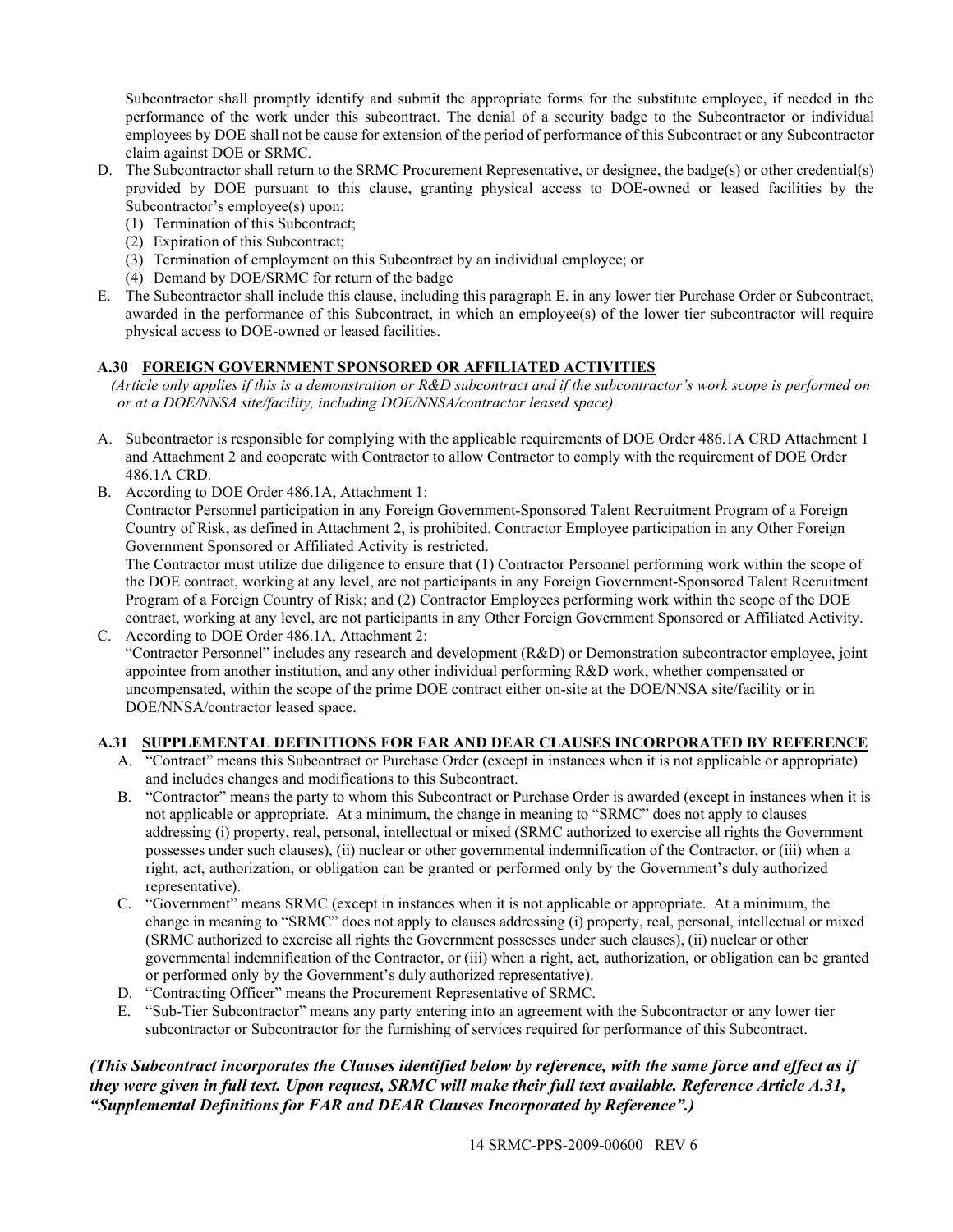### <span id="page-14-0"></span>**\*A.32 NUCLEAR HAZARDS INDEMNITY AGREEMENT (AUG 2016)** DEAR 952.250-70

## <span id="page-14-1"></span>**\*A.33 RIGHTS IN DATA – GENERAL (MAY 2014)**

FAR 52.227-14, as modified pursuant to DEAR 927.409(a) (1)

## <span id="page-14-2"></span>**\*A.34 RIGHTS IN DATA - ALTERNATE V(DEC 2007)**

FAR 52.227-14, as modified pursuant to DEAR 927.409(a) (1)

#### <span id="page-14-3"></span>**\*A.35 ADDITIONAL DATA REQUIREMENTS (JUN 1987)** FAR 52.227-16

### <span id="page-14-4"></span>**\*A.36 PATENT RIGHTS - RETENTION BY THE CONTRACTOR (SHORT FORM) ((DEC 2000)** DEAR 952.227-11

#### <span id="page-14-5"></span>**\*A.37 ORGANIZATIONAL CONFLICTS OF INTEREST (AUG 2009) ALTERNATE I (FEB 2011)** DEAR 952.209-72

*(This Article applies only if for Advisory & Assistance Services and the amount of the Subcontract Exceeds \$100,000.)*

## <span id="page-14-6"></span> **\*A.38 CONVICT LABOR (JUN 2003)**

FAR 52.222-3

<span id="page-14-7"></span>**\*A.39 PREFERENCE FOR U.S. - FLAG AIR CARRIERS (JUN 2003)** FAR 52.247-63

### <span id="page-14-8"></span>**\*A.40 PROTECTION OF GOVERNMENT'S INTEREST WHEN SUBCONTRACTING WITH SUBCONTRACTORS DEBARRED, SUSPENDED OR PROPOSED FOR DEBARMENT (JUN 2020)** FAR 52.209-6

## <span id="page-14-9"></span>**\*A.41 LIMITATION ON PAYMENTS TO INFLUENCE CERTAIN FEDERAL TRANSACTIONS (JUN 2020)**

FAR 52.203-12

*(This Article applies if the amount of the Subcontract exceeds* \$100,000)

#### **\*A.42 WHISTLEBLOWER PROTECTION FOR CONTRACTOR EMPLOYEES (DEC 2000)** DEAR 952.203-70

*(This Article applies only with respect to work to be performed on-site)*

### <span id="page-14-10"></span>**\*A.43 RESTRICTIONS ON CERTAIN FOREIGN PURCHASES (JUN 2008)** FAR 52.225-13

# <span id="page-14-11"></span>**\*A.44 CLASSIFICATION/ DECLASSIFICATION (SEP 1997)**

### DEAR 952.204-70

*(This Article applies if under the terms of this subcontract Subcontractor will be required to possess an access authorization (L or Q Security Clearance))*

# <span id="page-14-12"></span>**\*A.45 NOTICE AND ASSISTANCE REGARDING PATENT AND COPYRIGHT INFRINGEMENT (AUG 2002)**

DEAR 970.5227-5

*(This Article applies if the amount of the Subcontract exceeds \$100,000)*

## <span id="page-14-13"></span>**\*A.46 AUTHORIZATION AND CONSENT (JUN 2020)**

FAR 52.227-1 *(This Article applies if the amount of the Subcontract exceeds \$100,000)*

## **\*A.47 PERSONAL IDENTITY VERIFICATION OF CONTRACTOR PERSONNEL (JAN 2011)**

FAR 52.204-9

*(This Article applies if Subcontractor requires routine access to a federally controlled facility and/or routine access to a Federally controlled information system)*